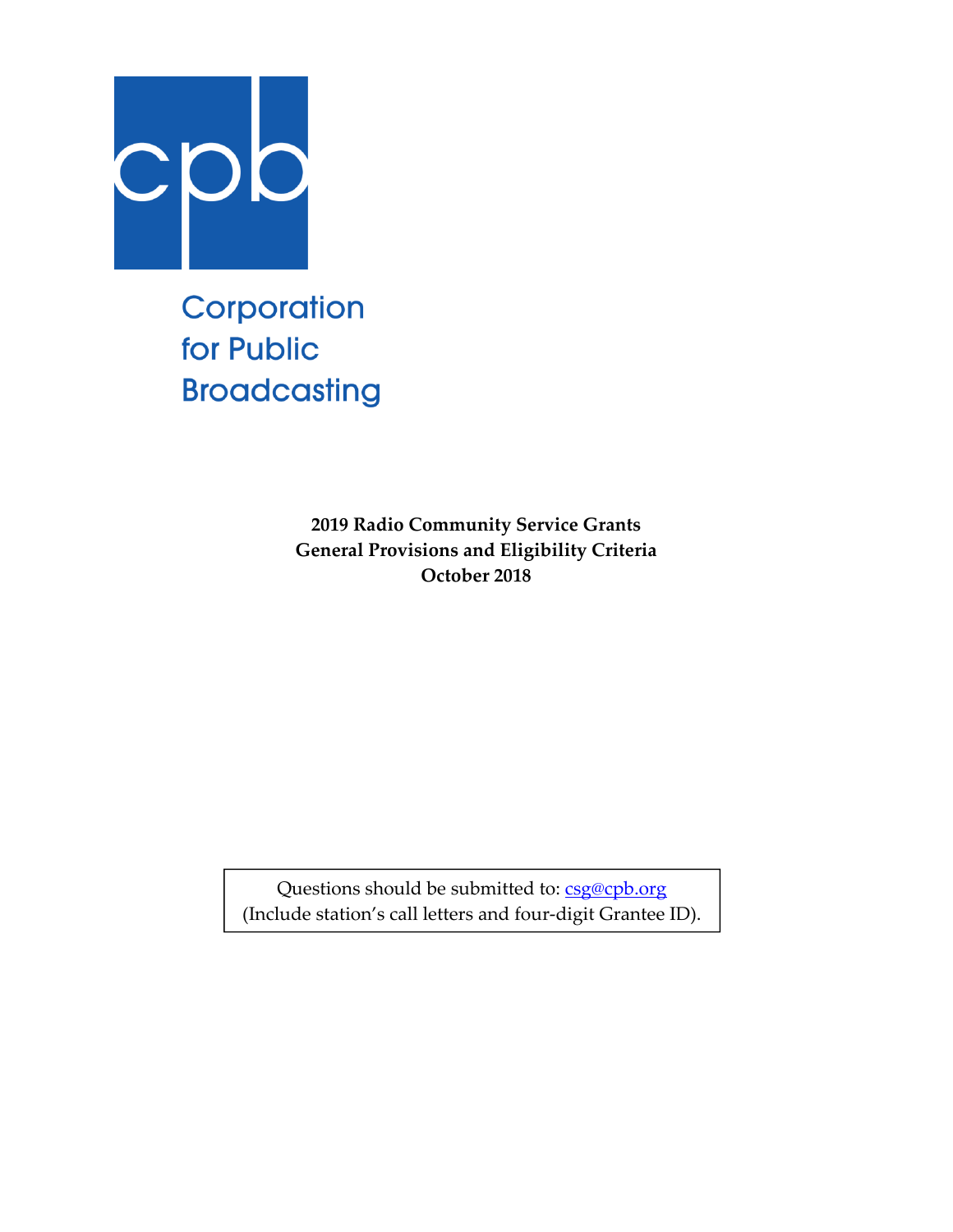# **Table of Contents**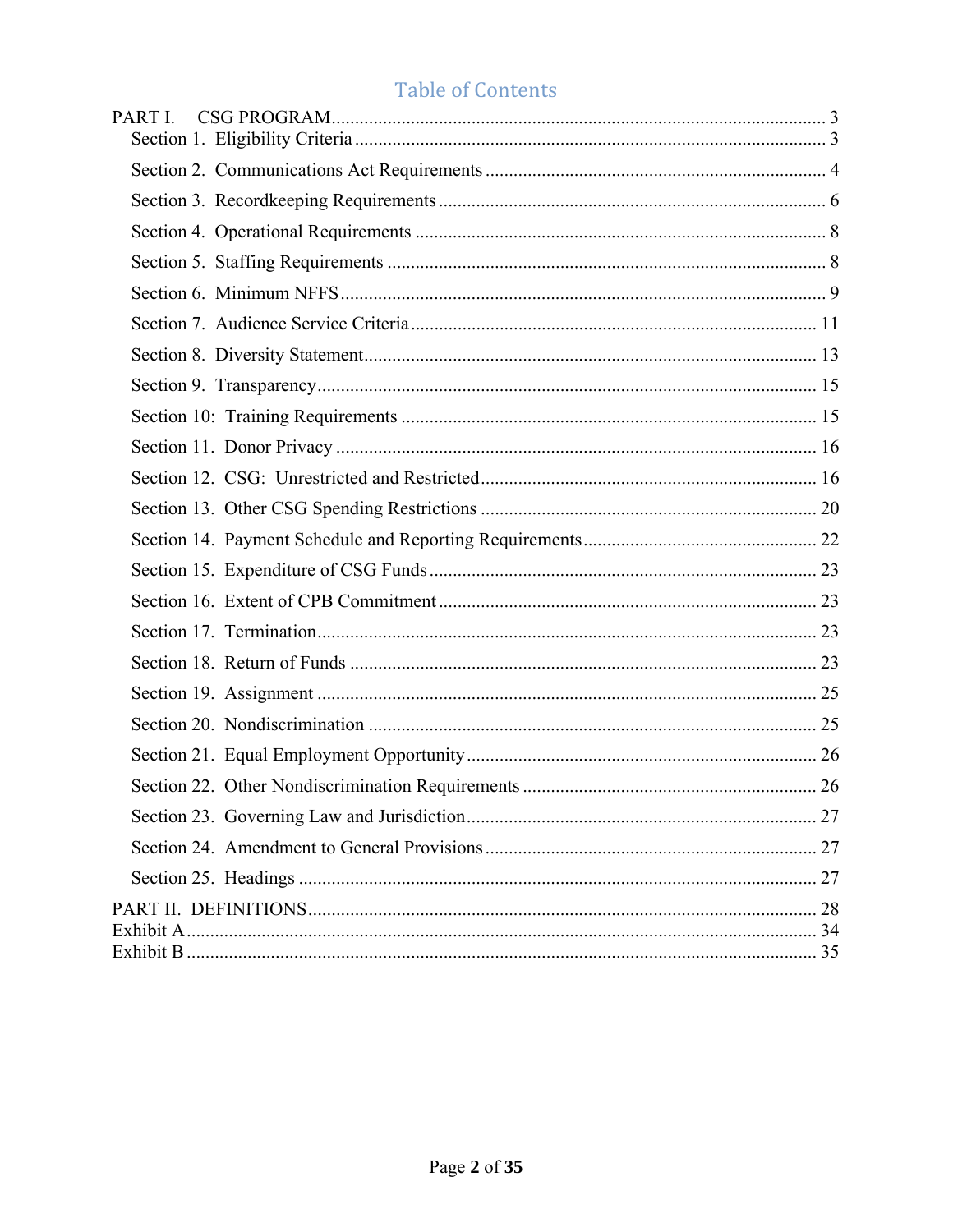

## **2019 Radio Community Service Grants General Provisions and Eligibility Criteria**

These Radio Community Service Grants General Provisions and Eligibility Criteria (General Provisions) set forth the requirements applicable to the Corporation for Public Broadcasting (CPB) Radio Community Service Grant (CSG) program. Part I contains the general requirements for the CSG Program and Part II defines the terms used herein. CSG recipients must also comply with requirements in the documents identified in Exhibit A, which is attached hereto and incorporated herein by reference.

## **PART I. CSG PROGRAM**

#### **Section 1. Eligibility Criteria**

- **A. Eligible Grantee:** An Eligible Grantee is a Licensee that:
	- **1.** operates one or more radio stations, at least one of which meets the eligibility criteria herein and is designated as the Licensee's Flagship Station in CPB's Integrated Station Information System;
	- **2.** received a CSG in FY 2018 or submits an application to CPB for CSG funding during an open application period; and
	- **3.** is determined by CPB to be a qualified CSG recipient.
- **B. Ineligible Stations:** The following radio stations are not eligible to receive a CSG:
	- **1.** closed-circuit or carrier current stations;
	- **2.** stations that are managed and operated by and for students;
	- **3.** stations that primarily provide training programming to Licensee employees, clients, and/or representatives; and
	- **4.** stations licensed to political organizations.
- **C. Additional Eligibility Criteria:** Grantees in the categories below are subject to the following additional eligibility criteria: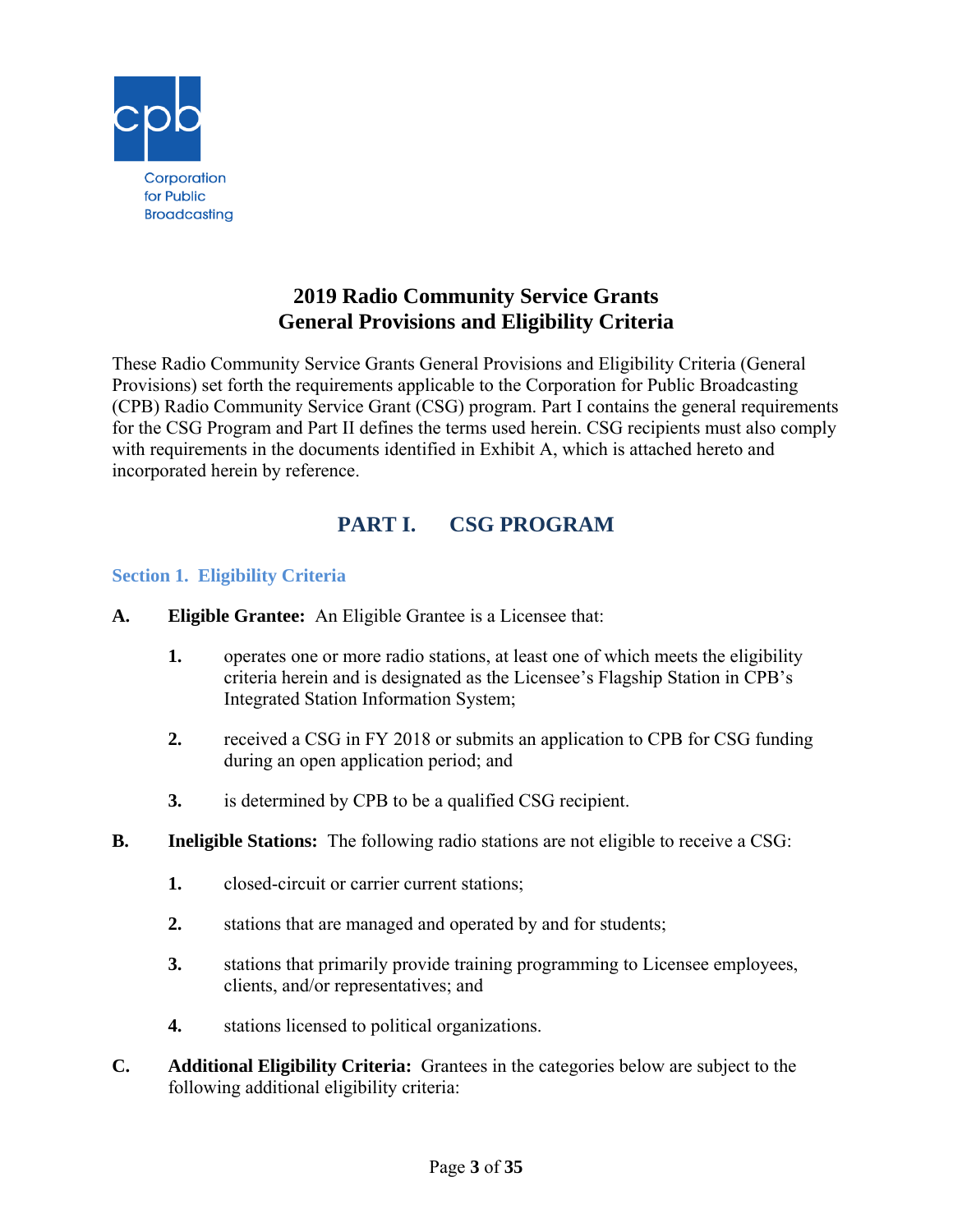- **1. Joint Licensees:** Joint Licensees must individually meet the requirements set forth herein and the applicable General Provisions governing their television CSG. Resources (including but not limited to NFFS, FT employees and FTEs) designated to meet the requirements of one CSG may not be used to meet the requirements for any other CSG.
- **2. Licensees Receiving Multiple Radio CSGs:** Licensees receiving multiple radio CSGs must ensure that each Grantee individually meets the requirements set forth in the General Provisions. Resources (including but not limited to NFFS, FT employees, and FTEs) designated to meet the requirements of one CSG may not be used to meet the requirements for any other CSG.
- **3. Overlapping Stations:** Overlapping stations, owned by the same Licensee, are deemed a single Grantee and do not qualify for separate CSGs.
- **D. Maintaining Eligibility:** Grantee is responsible for compliance with the General Provisions at all times during the Spending Period and must promptly notify CPB if Grantee fails to maintain the same, by email to Director, Radio CSG Policy & Administration, at  $csg(\partial_c cb)$ , org (or the individuals CPB subsequently designates).

CPB reserves the right to reduce or eliminate a Grantee's CSG if CPB determines the Grantee is not in compliance with the General Provisions and the CSG Agreement and Certification of Eligibility.

**E. CPB Waiver:** CPB may, in its sole discretion and in exceptional circumstances, waive a non-statutory eligibility criterion listed in Section 1, Eligibility Criteria, for example, when a station demonstrates that it provides the sole public broadcast service in its community or that its public broadcast services are primarily for underserved or unserved audiences.

### **Section 2. Communications Act Requirements**

Grantees may not receive a CSG unless they comply with applicable provisions of the Communications Act. In their annual CSG Agreement and Certification of Eligibility, Grantees must certify to CPB that they are in compliance and will remain in compliance throughout the Spending Period.

Certain requirements of the Act are summarized below. This summary does not include additional provisions of the Act or other applicable laws and regulations. More detailed guidance may be found in the Compliance Booklet<sup>1</sup>.

**A. Open Meetings:** Meetings of Grantee's board/governing body, board/governing body committees and CAB meetings must be open to the public  $(47 \text{ U.S.C.} \& 396 \text{ (k)}(4))$ . In addition, CPB requires Grantees to give at least seven days advance notice of meetings, including the time and place, by:

 $\overline{a}$ 

<sup>&</sup>lt;sup>1</sup> June 2018 edition.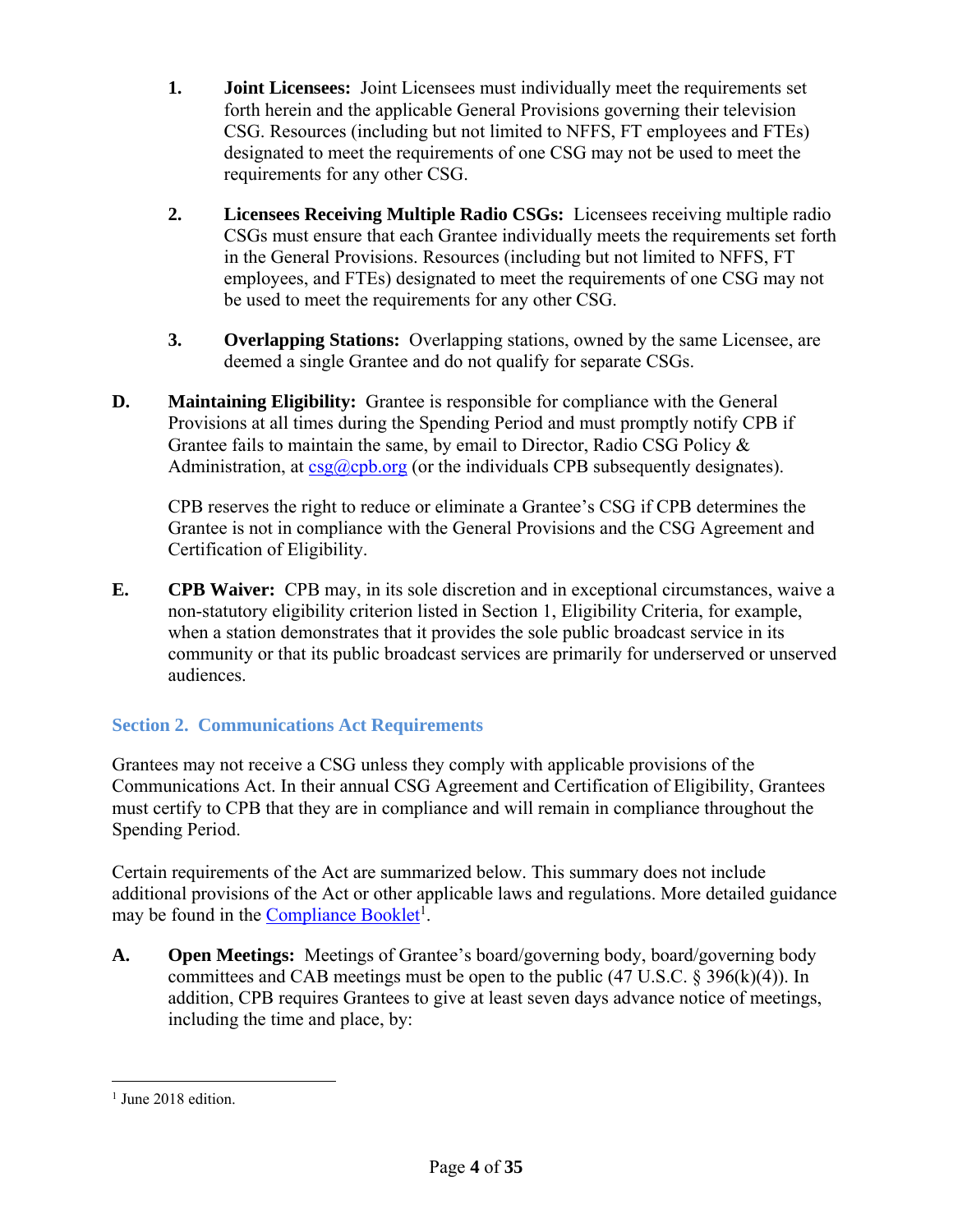- **1.** posting notice on its station website (as defined in Section 9(A));
- **2.** broadcasting notice on-air between 6 a.m. and 11 p.m., as shown by the station's log;
- **3.** placing notice in the "Legal Notices" section of a local newspaper in general circulation in the station's primary coverage area; or
- **4.** giving notice through a recorded announcement accessible on the station's phone system.
- **B. Closed Meetings:** Grantee must document why any of its board/governing body, board/governing body committees and CAB meetings were closed and make available to the public a written statement of the reason(s) within a reasonable time after the closed meeting  $(47 \text{ U.S.C. } \S 396(k)(4))$ . CPB also requires that the written statement be made available for inspection, either at Grantee's central office or on its station website, within 10 days after each closed meeting.
- **C. Open Financial Records:** The Act requires stations to make available to the public their annual financial and audit reports and related financial information they are required to submit to CPB (47 U.S.C.  $\S 396(k)(5)$  and  $\S 396(l)(3)(b)$ ). CPB also requires that each Grantee post the following documents on its station website:
	- **1.** its most recent audited financial statement or un-audited financial statement for stations exempt from providing audited financial statements; and
	- **2.** its most recent AFR or FSR (whichever is applicable).
- **D. CAB:** All Grantees, other than those owned by a state, political or special purpose subdivision of a state, or public agency, must have a CAB  $(47 \text{ U.S.C. } 8 \text{ 396(k)}(8))$ .
	- 1. Grantee must undertake good faith efforts to ensure that:
		- **a.** the CAB meets at regular intervals;
		- **b.** CAB members regularly attend its meetings; and
		- **c.** the CAB reasonably represents the diverse needs and interests of the communities served by Grantee's station.
	- 2. The CAB's responsibilities include:
		- **a.** the right to review the station's programming goals;
		- **b.** the right to review the service provided by the station;
		- **c.** the right to review significant policy decisions rendered by the station; and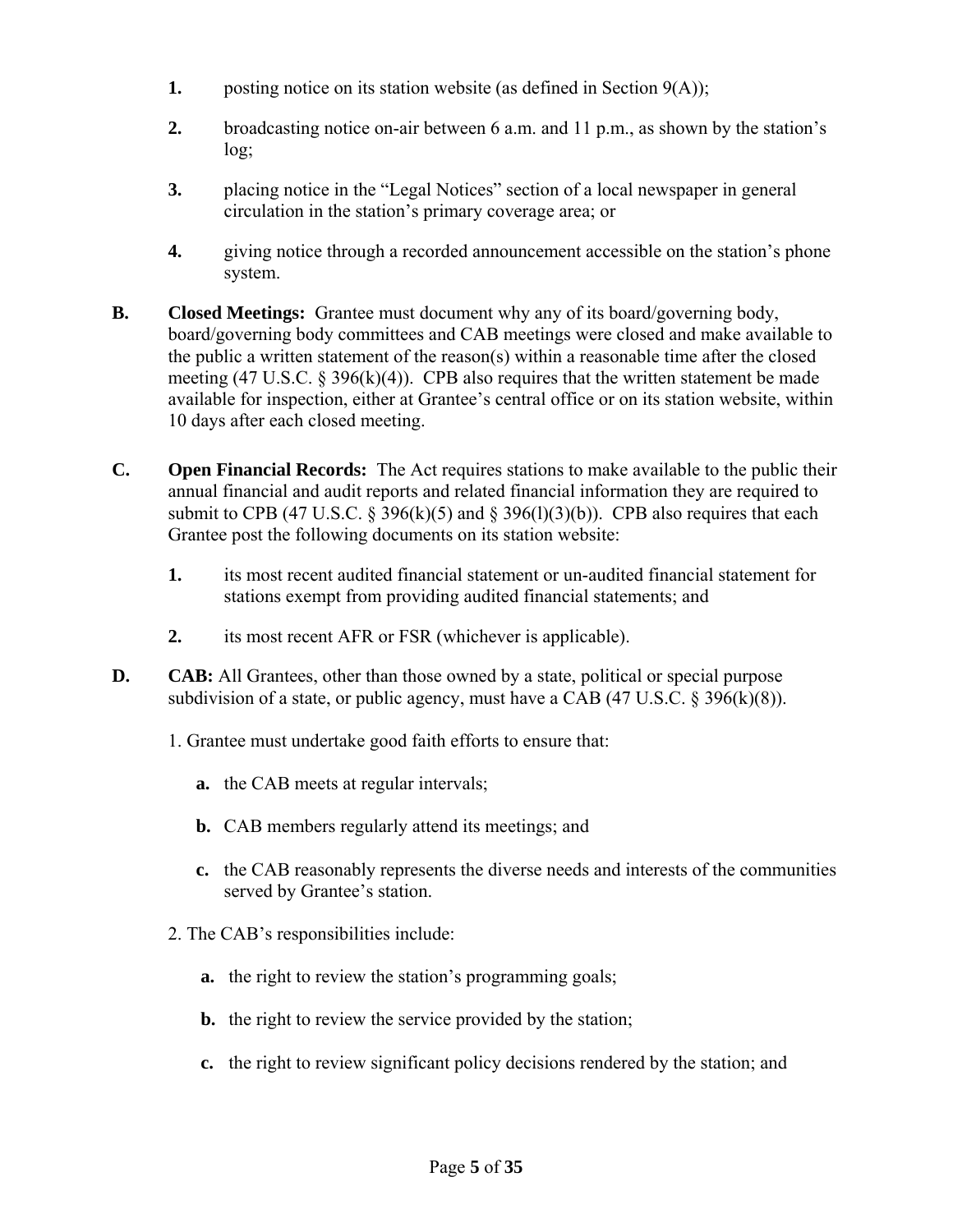**d.** the obligation to advise the station's governing body on whether the station's programming and other significant policies are meeting the specialized educational and cultural needs of the communities served by the station, and to make recommendations that the CAB deems appropriate to meet such needs.

#### **E. Employment Statistical Report:** Each Grantee must:

- **1.** file annually with CPB its Employment Statistical Report<sup>2</sup>; and
- **2.** make its Employment Statistical Report available for public inspection at its central office and at each other location where there are six or more employees  $(47 \text{ U.S.C. } § 396(k)(11)).$
- **F. Donor Information:** As required by 47 U.S.C. § 396(k)(12):
	- **1.** Stations are barred from renting contributor names, donor names, or other personally identifiable information (collectively, Personal Information) to or from, or exchanging Personal Information with, any Federal, state, or local candidate, political party, or political committee.
	- **2.** Stations are also barred, unless required by law, from disclosing a contributor or donor's Personal Information to any Nonaffiliated Third Party, unless the station:
		- **a.** clearly and conspicuously notifies the contributor or donor that the station may release its Personal Information to Nonaffiliated Third Parties;
		- **b.** advises contributors or donors before any disclosure that they have the option not to have their Personal Information disclosed; and
		- **c.** explains to the contributor or donor how to exercise that non-disclosure option.

### **Section 3. Recordkeeping Requirements**

Grantees must comply with the recordkeeping requirements set forth below.

**A. Recordkeeping, Certification, and Audit Requirements:** The Communications Act mandates recordkeeping and auditing and provides CPB and its representatives access to all records concerning a CSG. Grantees must maintain such records as CPB may in its discretion require to facilitate an effective audit.  $(47 \text{ U.S.C.} \S 396(l)(3)(B), (C), \& (D)).$ 

Additional information related to recordkeeping is found in the Principles of Accounting.

**B. Records and Documentation:** Grantees must retain all CSG records, including

 $\overline{a}$ <sup>2</sup> The Employment Statistical Report required by the Communications Act is Section 1 of the Station Activity Survey. This report is different from the FCC's Equal Employment Opportunity requirements. See Section 21, Equal Employment Opportunity.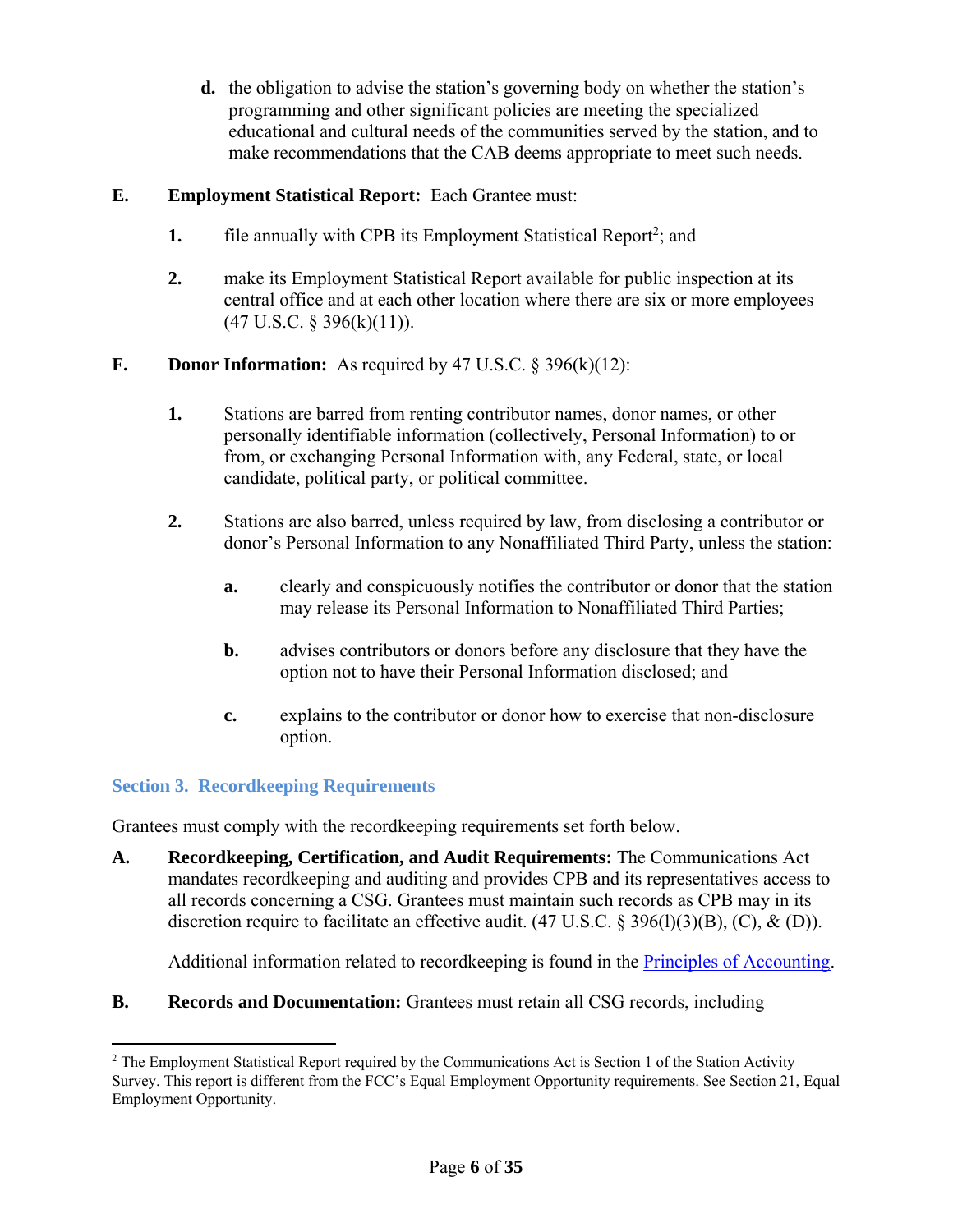documentation sufficient to substantiate their CSG Agreement and Certification of Eligibility, for no less than three years after the end of the Spending Period. However, CSG records must be retained for no less than 10 years, after commencement of any of the events below:

- **1.** when litigation or an audit begins before the expiration of the three-year period; and
- **2.** when CPB requests otherwise in writing.<sup>3</sup>

Notwithstanding the general three-year requirement, Grantees may need to retain some documentation for longer periods of time if necessary to demonstrate their compliance with the General Provisions. For example, if the calculation of indirect costs and other valuations reported as NFFS were documented in prior years, they should be retained to support compliance in the current Spending Period.

CPB reserves the right to disallow any expenditures Grantee cannot support with appropriate documentation.

- **C. CSG Agreement and Certification of Eligibility:** Grantees must certify annually their compliance with the General Provisions by submitting a CSG Agreement and Certification of Eligibility to CPB. Compliance is subject to audit by CPB's Inspector General and others, and improper certification may result in loss of CSG eligibility, and penalties under the Federal False Claims Act and the CSG Non-compliance Policy.
- **D. Discrete Accounting Requirement:** During the Spending Period, Grantees must be in compliance with the Discrete Accounting Requirement.
- **E. Expenditures and Discrepancies:** Grantee's CSG expenditures must comply with the General Provisions. Failure to comply or provide appropriate documentation may result in CPB requiring Grantee to repay to CPB a portion or all of the CSG funds it received.

In the event of an improper expenditure or any discrepancies or inaccuracies in CSG expenditures, whether reported by Grantee, discovered during the course of an audit, or otherwise, CPB may, in its discretion, reduce Grantee's CSG. In the event of a CSG reduction, CPB may decide whether to recover overpayment immediately or by reducing the current or future CSG awards. If CPB requires Grantee to return all or part of the overpayment, CPB will notify Grantee in writing of the action it intends to take.

**F. Penalty for Late Filing:** If Grantee files any of the following beyond the required deadline, its next CSG will be subject to a penalty. The penalty is up to  $1/365<sup>th</sup>$  of the

1

<sup>&</sup>lt;sup>3</sup> CPB revised its records retention requirements effective FY 2015 pursuant to correspondence from Ted Krichels, Senior Vice President, System Development and Media Strategy, dated July 10, 2014; and a memo from Mary Mitchelson, CPB Inspector General, dated June 10, 2014.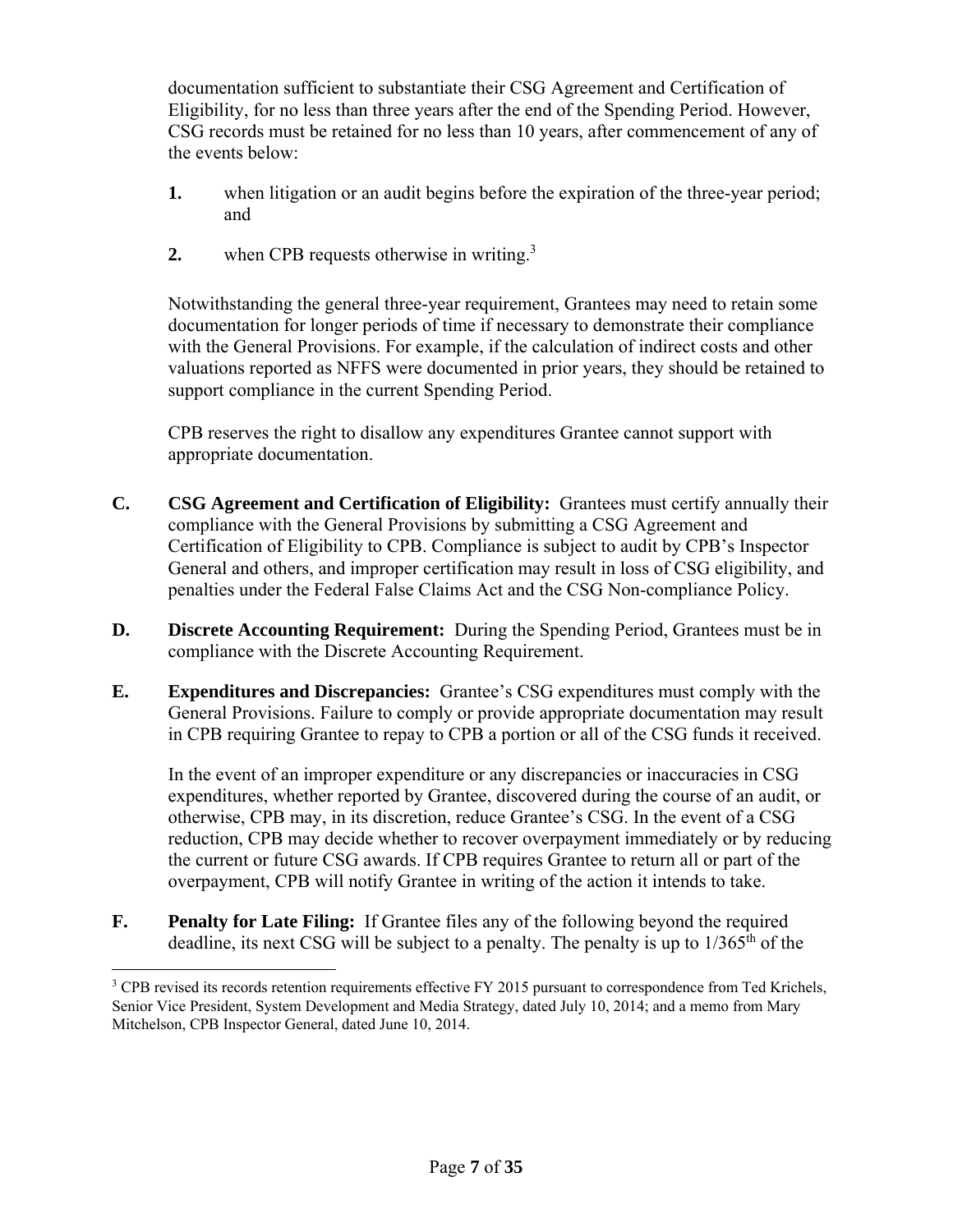next CSG for each day any of the following reports are late:

- **1.** AFR or FSR;
- **2.** Audited Financial Statements (if applicable); and
- **3.** Annual SAS.

#### **Section 4. Operational Requirements**

Grantees must comply with the operational requirements below.

- **A. FCC Operating Requirements:** Grantees must comply with FCC requirements for the operation of a non-commercial educational radio station throughout the Spending Period. Failure to comply with FCC requirements and the terms of the station's broadcast license may, at CPB's discretion, result in the loss or return of CSG funding.
- **B. Operating Power:** Grantees must operate a broadcast station that has an ERP of 100 watts or greater in the case of an FM radio station or an operating power of 250 watts or greater in the case of an AM radio station. However, AM stations operating at less than 250 watts at certain times because of license restrictions, will remain CSG qualified if:
	- **1.** the station meets all other requirements in the General Provisions; and
	- **2.** CPB determines, in its sole discretion, that issuance of a CSG would further CPB's statutory goals of universal service and provide service to unserved or underserved audiences.
- **C. Broadcast Schedule:** Grantee's primary signal must have a broadcasting schedule of at least 18 consecutive hours per day, seven days per week, for 52 weeks per year. However, shared time radio stations meet this criterion if they operate at the maximum level authorized by the FCC.

The substantial majority of Grantee's daily total programming hours broadcast on its primary channel and all multicast channels must be devoted to CPB-Qualified Programming.

- **D. Locally Originated Program Service:** Grantee must originate a local program service designed to serve its community's needs and interests.
- **E. Facilities:** Grantees must have sufficient, professionally equipped on-air and production facilities to broadcast programming, of high technical quality, including the capability for simultaneous local production and origination. In addition, Grantees must provide sufficient office space suitable for station operations.

#### **Section 5. Staffing Requirements**

**A. Staffing Requirements:** Grantees must employ at least the number of staff for their respective CSG levels as set forth in the following table.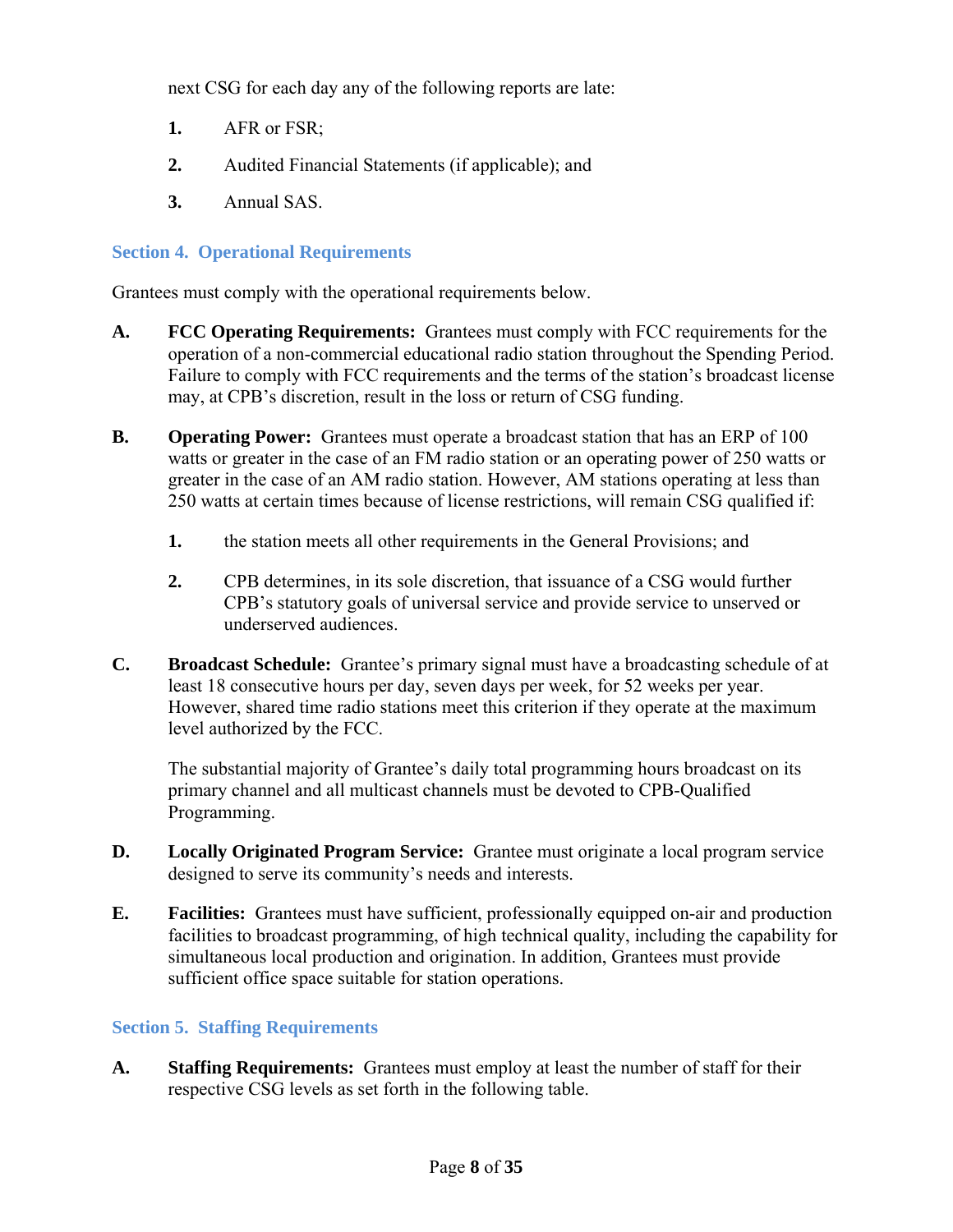| $\bf{CSG}$        | <b>Staffing Requirements</b>                                                                                                                  |
|-------------------|-----------------------------------------------------------------------------------------------------------------------------------------------|
| Level A           | None                                                                                                                                          |
| Level B           | Two FT employees                                                                                                                              |
| Levels C<br>and D | Four FT employees, which may be met with a combination of<br>FT employees and FTEs, provided no fewer than two<br>employees are FT employees. |
|                   | All FT employees and FTEs must work on an annual<br>$(12$ -month) basis.                                                                      |
|                   | At least two FT employees must be employed in a managerial<br>and/or programming position.                                                    |

- **B. Calculating FTE and FT employees:** Positions funded by the CSG shall not be counted toward satisfying the required FT employee or FTE professional minimum staffing requirements.
- **C. On-the-Job Training:** Custodial and clerical staff, students whose student status is a condition of employment, interns, and persons enrolled in programs of formal on-the-job training shall not be counted toward satisfying the minimum staffing requirements, nor shall personnel teaching or fulfilling other academic duties in excess of the equivalent of one three-hour credit course per quarter or semester.
- **D. MASS Grantees:** Grantees may count FTE staff toward the FT employee staffing requirement.

### **Section 6. Minimum NFFS**

Grantees that do not meet the required minimum NFFS for their CSG Level (shown in the table below) for two consecutive years automatically lose their future CSG eligibility, as explained below.

**A. Minimum NFFS Requirements:** Grantee must meet the minimum NFFS and NFFS direct revenue requirements below for its CSG Level, using its 2017 fiscal year AFR or FSR (whichever is applicable) to report NFFS according to CPB's Financial Reporting Guidelines. NFFS direct revenue is total NFFS revenue less revenue for in-kind contributions and indirect administrative support.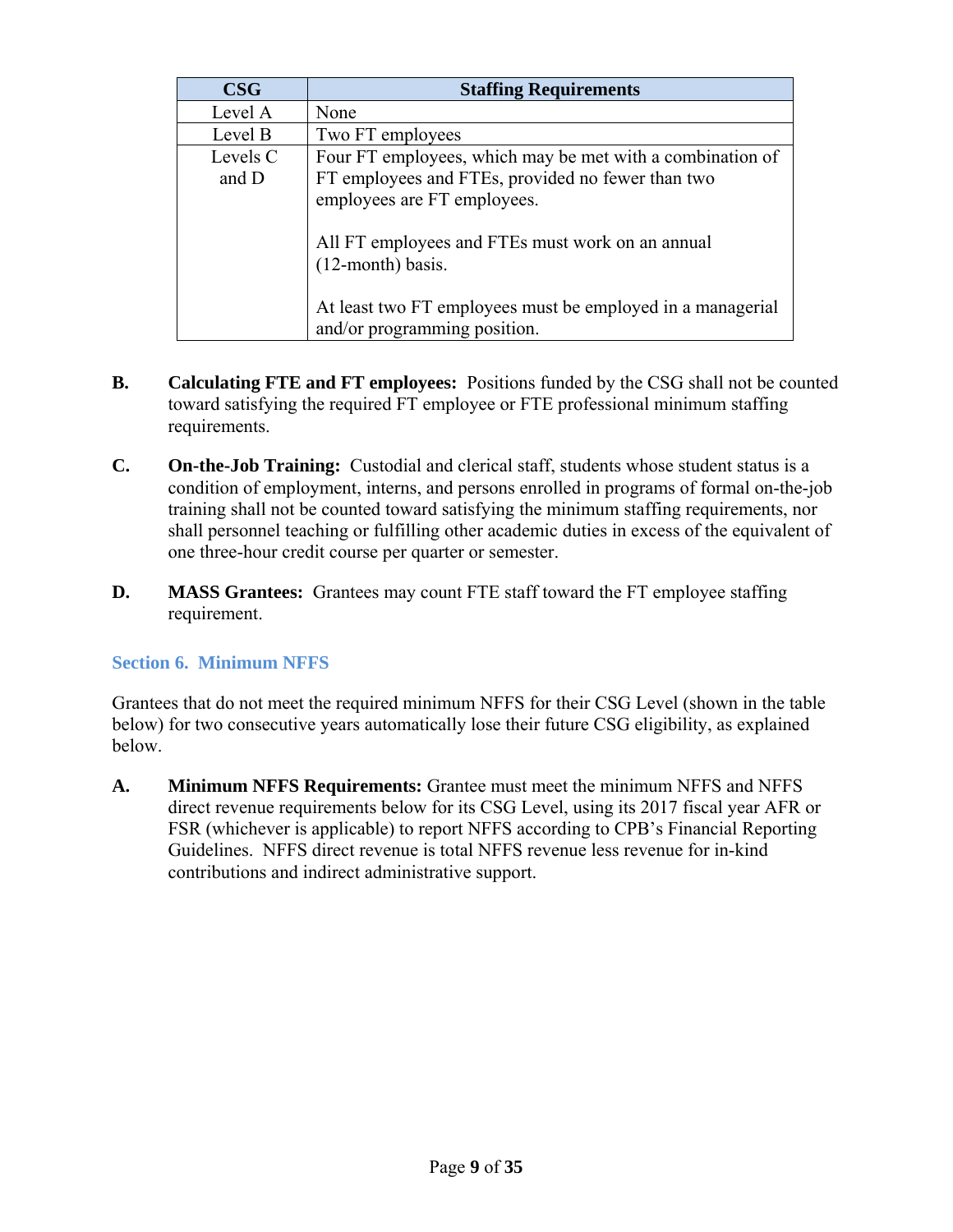| <b>CSG Level</b>              | <b>Minimum NFFS</b> | <b>Minimum NFFS</b><br><b>Direct Revenue</b> |  |
|-------------------------------|---------------------|----------------------------------------------|--|
| Level A (Sole Service)        | None                | None                                         |  |
| Level B or C (MASS $&$ RASS)* | \$100,000           | \$50,000                                     |  |
| Level B                       | \$300,000           | \$150,000                                    |  |
| Level C                       | \$300,000           | \$150,000                                    |  |
| Level D                       | \$500,000           | \$250,000                                    |  |

 \* Stations that must have a minimum NFFS of \$100,000 include Minority Audience Service Stations (MASS) with a minority cume composition of at least 75% and stations that meet the criteria for both MASS and RASS.

- **B. First Notice:** If Grantee fails to satisfy its minimum NFFS requirement based on Grantee's 2017 fiscal year AFR or FSR (whichever is applicable), CPB will provide Grantee with written notice of the same (first notice). After receiving the first notice, Grantee will continue to be eligible to participate in the FY 2019 CSG program.
- **C. Second Notice:** If, after receiving a first notice, Grantee applies for an FY 2020 CSG and is unable to meet its minimum NFFS requirement based on Grantee's 2018 fiscal year AFR or FSR (whichever is applicable), CPB will notify Grantee in writing of its continued failure to comply (second notice). After receiving the second notice, Grantee will continue to be eligible to participate in the FY 2020 CSG program.
- **D. Ineligibility:** If, after receiving a first and second notice, Grantee applies for an FY 2021 CSG, and is unable to meet its minimum NFFS based on Grantee's 2019 fiscal year AFR or FSR (whichever is applicable), Grantee will automatically become ineligible to receive a CSG in FY 2021 and will be removed from the CSG program. CPB will notify Grantee in writing of its ineligibility.

However, if said Grantee meets its minimum NFFS based on Grantee's 2019 fiscal year AFR or FSR (whichever is applicable), Grantee will continue to be eligible to participate in the FY 2021 CSG program.

**E. Recurring Non-Compliance:** If a Grantee, after receiving a first and second notice in consecutive years, is compliant when filing the required AFR or FSR (whichever is applicable), for the FY 2021 CSG, but unable in any of the subsequent four CPB fiscal years (FY 2022 through FY 2025), to meet its required minimum NFFS for that period, Grantee may be given either one or two additional years to become compliant.

After considering Grantee's situation, CPB will in its sole discretion determine whether Grantee will receive one or two additional fiscal years to become compliant. If Grantee is not compliant at the end of the selected time period, Grantee will automatically become ineligible to receive a CSG. CPB will notify Grantee in writing of its ineligibility.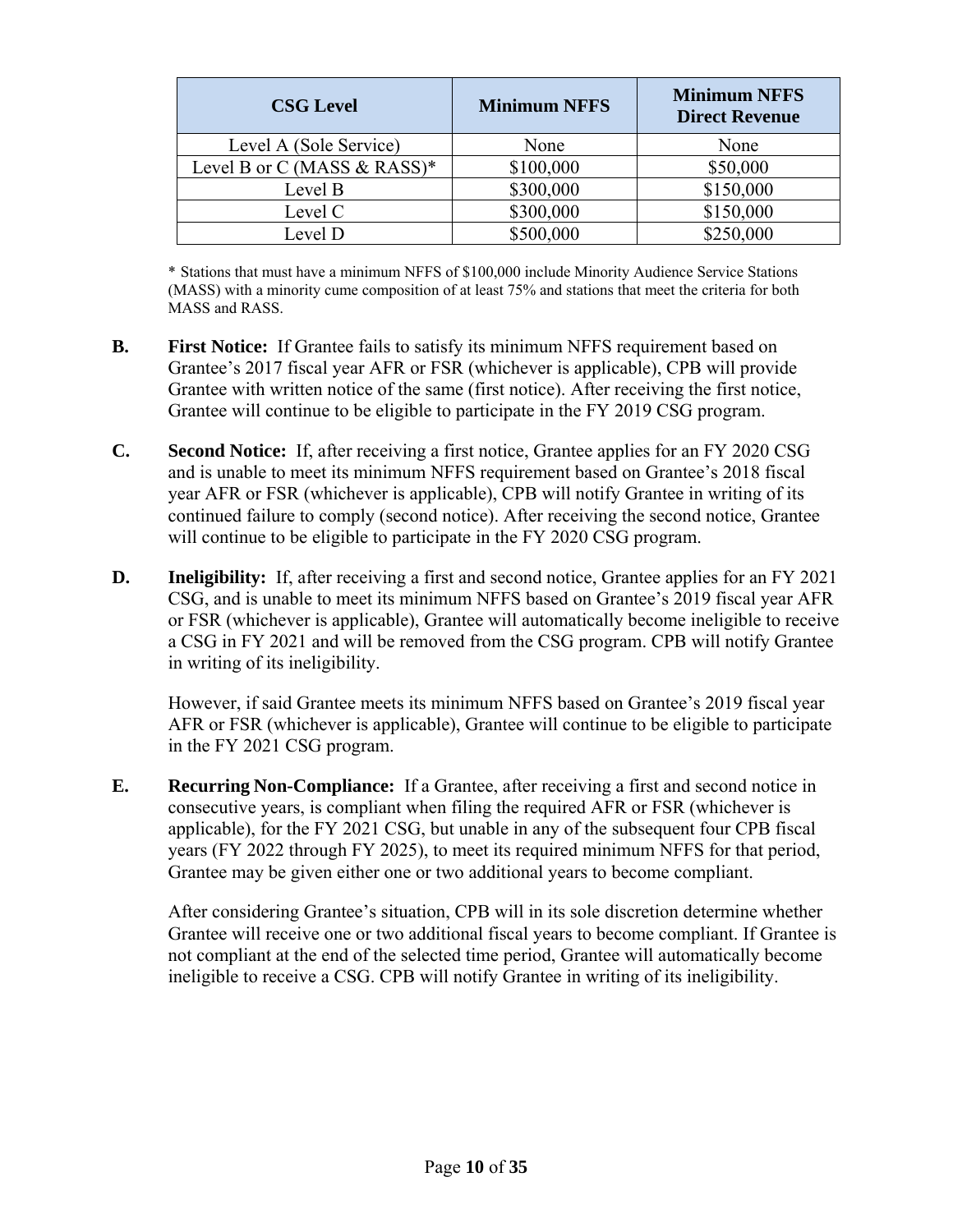**F. Summary Table:** The table below summarizes the CSG notice and compliance requirements.

| <b>Notice and Compliance</b>                                                                                             | <b>Eligible to</b><br>Participate in<br><b>CSG Program</b> | Ineligible to<br>Participate in<br><b>CSG Program</b> |
|--------------------------------------------------------------------------------------------------------------------------|------------------------------------------------------------|-------------------------------------------------------|
| Received First Notice – comply or fail to comply                                                                         |                                                            |                                                       |
| Received Second Notice – comply or fail to comply                                                                        |                                                            |                                                       |
| Received consecutive First and Second Notices –<br>fail to comply thereafter                                             |                                                            |                                                       |
| Received consecutive First and Second Notices –<br>meets FY 2021 and fails to comply anytime during<br>FY 2022 - FY 2025 |                                                            |                                                       |

### **Section 7. Audience Service Criteria**

- **A. MASS Grantees:** In order to receive a CSG, MASS Grantees must meet at a minimum 50 percent of at least one of the applicable index goals in the tables below.
- **B. CSG Level A:** CSG Level A Grantees are not subject to the indices in either table.
- **C. CSG Levels B, C, and D:** CSG Levels B, C, and D Grantees must meet either:
	- **1.** the News or Non-News Listening Index Goals set forth in the table below and associated with Grantee's CAP; or
	- **2.** the News or Non-News Community Financial Support Index Goals set forth in the table below, and associated with Grantee's CAP.

CSG Levels B, C, and D Grantees failing to satisfy the applicable ASC when applying for a CSG are subject to the restrictions and potential loss of CSG eligibility as detailed below.

| <b>Listening and Community Financial Support Index Requirements</b>                                                                                                                                          |           |                    |  |  |  |
|--------------------------------------------------------------------------------------------------------------------------------------------------------------------------------------------------------------|-----------|--------------------|--|--|--|
| FY 2019 Listening Index                                                                                                                                                                                      |           | FY 2019 CFS Index  |  |  |  |
| Average AQH $*10,000$<br>CAP                                                                                                                                                                                 | <b>OR</b> | $CFS * 100$<br>CAP |  |  |  |
| MASS Grantees need only meet one half of the applicable index.<br>CSG Level A Grantees are not subject to the Index Requirements.                                                                            |           |                    |  |  |  |
| Alternatively, CPB may agree to accept AQH measurements from any two Nielsen<br>Radio survey periods within the 24 months preceding FY 2019, provided those<br>survey periods are at least six months apart. |           |                    |  |  |  |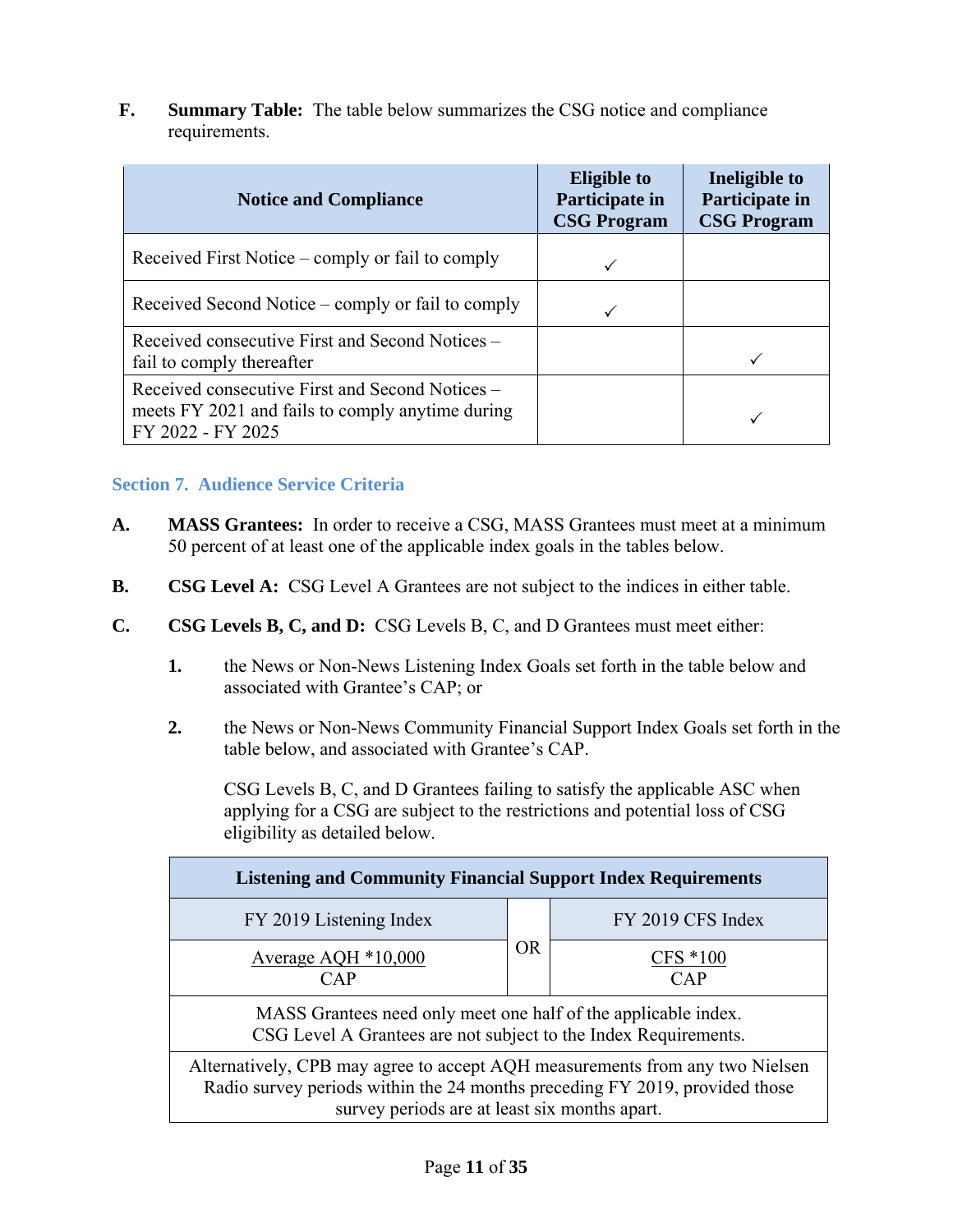| Coverage Area Population |             | Listening Index Goal | <b>Community Financial</b><br><b>Support Goal</b> |          |
|--------------------------|-------------|----------------------|---------------------------------------------------|----------|
|                          | <b>News</b> | Non-News             | <b>News</b>                                       | Non-News |
| $>$ 5 million            | 13          |                      | 50                                                | 14       |
| 1 - 5 million            |             |                      | 56                                                |          |
| 500,000 - 1 million      |             | 13                   |                                                   |          |
| < 500,000                |             |                      |                                                   |          |

- **D. First ASC Notice:** A Grantee that fails to satisfy the applicable ASC when applying for a CSG and:
	- **1.** has met the applicable ASC when making application for a CSG during the four years prior to FY 2019 will be required to use the ASC Funds to cover all or a portion of the cost of Compliance Projects; and
	- **2.** will remain eligible for a CSG after receiving the first ASC notice, provided Grantee meets all other requirements in the General Provisions.

CPB will notify Grantee of said failure, which is deemed Grantee's first ASC notice.

- **E. Recurring Notices & Exception:** If Grantee fails to satisfy the ASC when applying for the CSG and:
	- **1.** has failed to meet the applicable ASC when making application for a CSG during one or more of the four years prior to FY 2019, Grantee must use the ASC Funds to cover all or a portion of the cost of Compliance Projects; and
	- **2.** Grantee will remain eligible for an FY 2019 CSG after receiving the second ASC notice, provided Grantee meets all other requirements in the General Provisions. CPB reserves the right, after reviewing the circumstances surrounding Grantee's operations, to determine, in its sole discretion, whether Grantee shall be considered as a recipient of a first or second ASC notice. CPB will notify Grantee in writing of its decision.
- **F. Loss of Eligibility:** Grantees that have received a second ASC notice when applying for a CSG and failed to satisfy the applicable ASC requirement when applying for an FY 2019 CSG will not be eligible to participate in the CSG program.
- **G. Recovery of Eligibility:** Grantees that have lost at any time their eligibility to receive a CSG because of failure to meet the applicable ASC requirements may be permitted to participate in FY 2019 and future years' CSG programs if CPB, in its sole discretion, approves the same, and Grantee:
	- **1.** makes successful application to receive a CSG;
	- **2.** meets the applicable ASC requirements;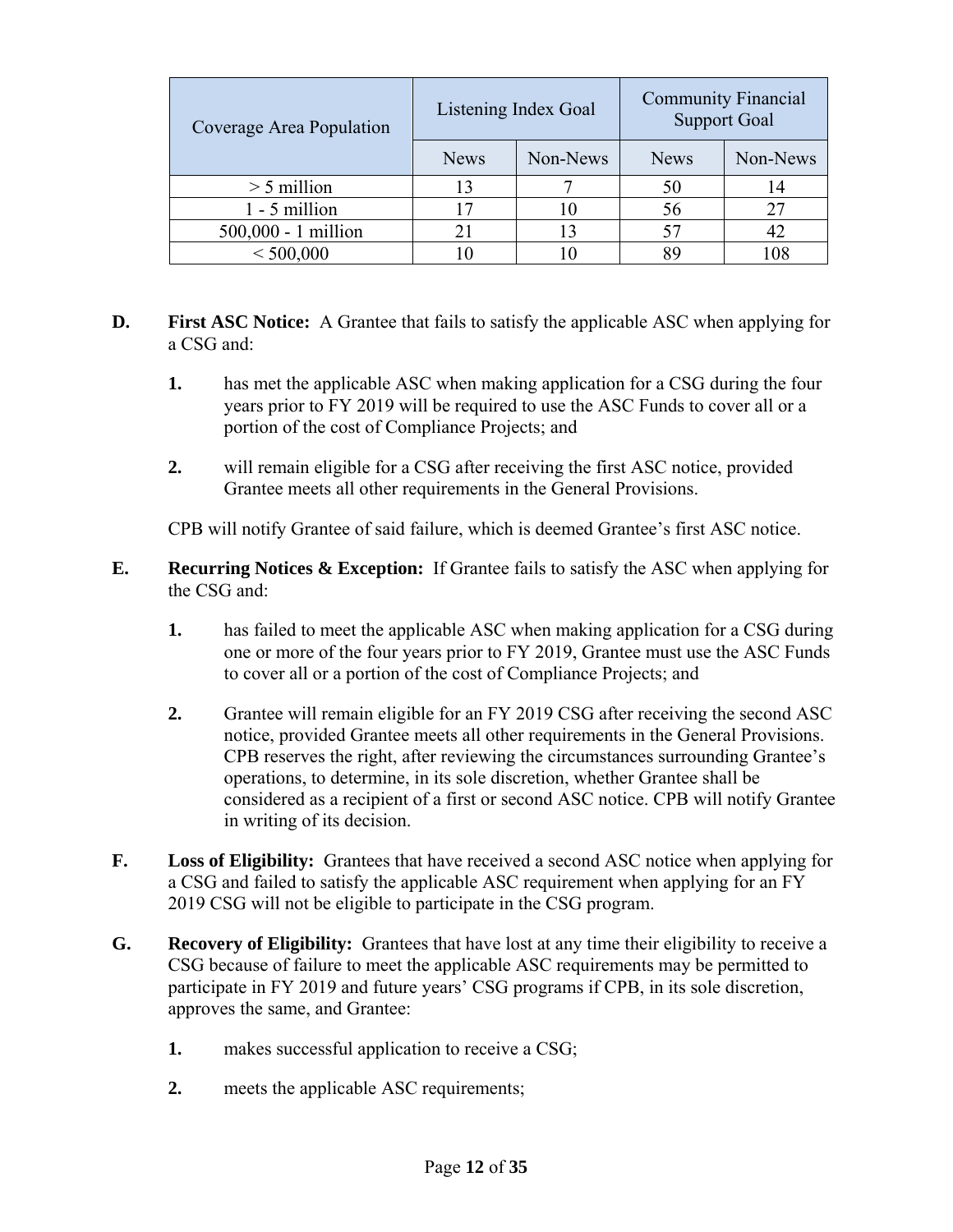- **3.** is found by CPB to be in compliance with the General Provisions; and
- **4.** is not barred from participating in the current or future CSG program pursuant to a CPB management determination letter issued in response to an audit conducted by CPB's Inspector General or otherwise.
- **H. Summary Table:** The table below summarizes the ASC notice and compliance requirements.

| <b>ASC Notice</b><br>and<br>Compliance                                                                                       | <b>Notice</b>                         | <b>Subject To</b><br><b>Compliance</b><br><b>Spending</b> | <b>Eligible to</b><br>Participate<br>in CSG<br><b>Program</b> | Ineligible to<br>Participate<br>in CSG<br>Program |
|------------------------------------------------------------------------------------------------------------------------------|---------------------------------------|-----------------------------------------------------------|---------------------------------------------------------------|---------------------------------------------------|
| Received first notice $-$ no<br>failure in prior four years                                                                  | 1 <sup>st</sup>                       |                                                           |                                                               |                                                   |
| Received first notice -<br>failed in prior four years                                                                        | $2nd$ (unless CPB<br>deems otherwise) |                                                           |                                                               |                                                   |
| Received consecutive<br>first and second notices in<br>FY 2017 and FY 2018<br>and failed to meet FY<br>2019 ASC requirements |                                       |                                                           |                                                               |                                                   |

- **I. Compliance Project Expenditures:** Expenditures that qualify for Compliance Projects include but are not limited to the following:
	- **1.** internal or external analyses of station operations;
	- **2.** acquisition of audience research;
	- **3.** investments in new local or national programming;
	- **4.** investments in new staff, provided the staff are not used to meet the minimum staffing requirements necessary for CSG eligibility; and
	- **5.** investments in increasing or improving development efforts.
- **J. Reporting Compliance Project Spending:** Grantee will be required to report to CPB in writing on the nature, scope, and implementation of the Compliance Projects undertaken within the timeframe established by CPB.

#### **Section 8. Diversity Statement**

The Communications Act requires CPB to support diverse non-commercial educational content for unserved and underserved audiences. CPB's goal, therefore, is to support stations in providing a wide variety of educational, informational, and cultural content that addresses the following elements of diversity: gender, age, race, ethnicity, culture, religion, national origin, and economic status. It is appropriate that Grantees engage in practices designed to reflect such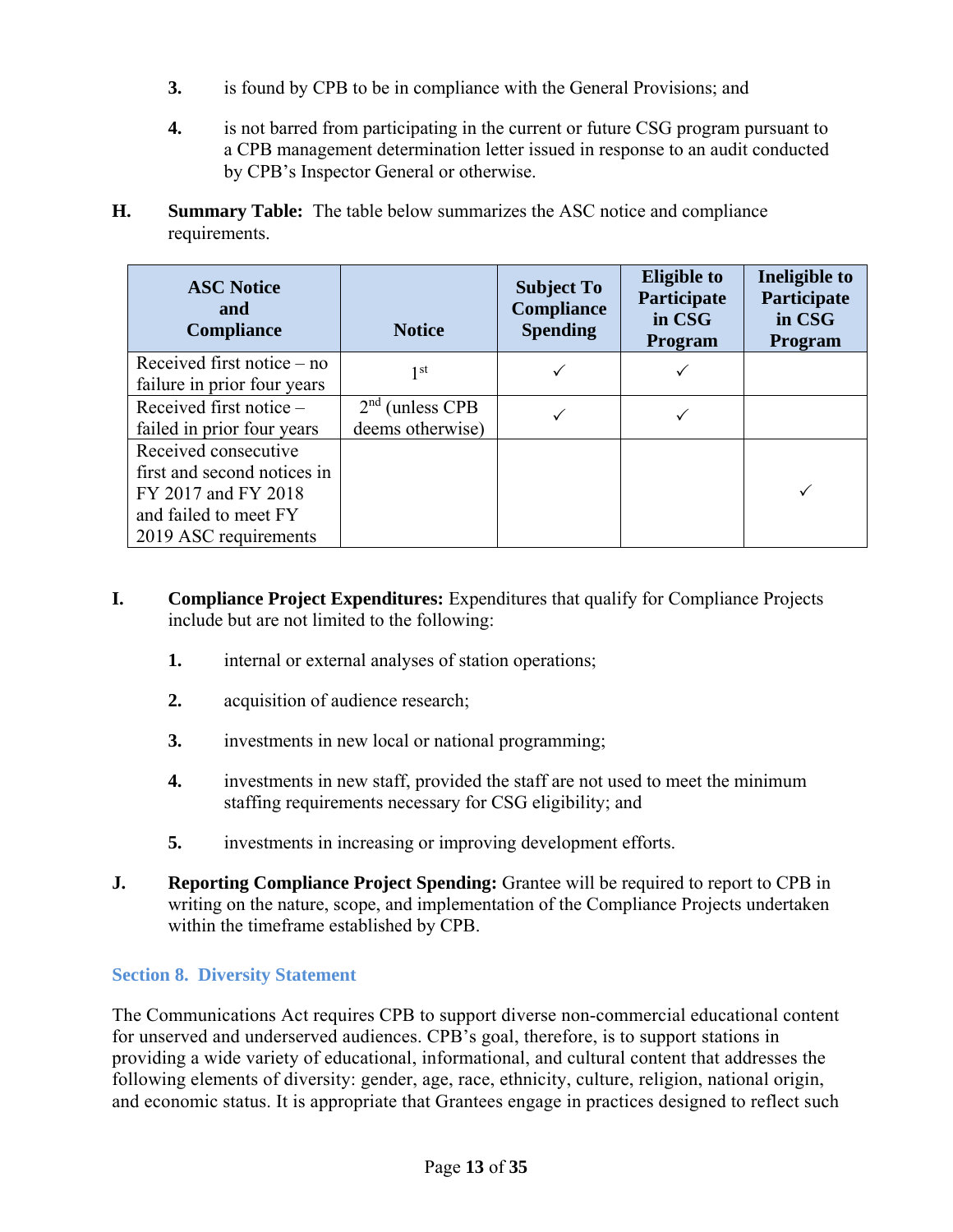diversity of the populations they serve. In support of these objectives, Grantees must comply with the following.

- **A. Annual Review:** Annually review and make any necessary revisions to the station's established diversity goal for its workforce, management, and boards, including community advisory boards and governing boards having governance responsibilities specific to or limited to broadcast stations.
- **B. Diversity Statement:** Undertake the following to achieve Grantee's diversity goal.
	- **1.** Annually review with the station's governing board or Licensee Official:
		- **a.** the diversity goal and any revisions thereto; and
		- **b.** practices designed to fulfill the station's commitment to diversity and to meet the applicable FCC guidelines (47 C.F.R. § 73.2080).
	- **2.** Maintain on its website or make available at its central office, a diversity statement (approximately 500 words) that reflects on the following points, reviewing and updating the same annually with station management:
		- **a.** the elements of diversity that Grantee finds important to its public media work;
		- **b.** the extent to which Grantee's staff and governance reflect such diversity;
		- **c.** the progress Grantee has made to increase its diversity in the last two to three years; and
		- **d.** Grantee's diversity plans for the coming year.
- **C. Annual Initiative:** Undertake one of the following initiatives on an annual basis:
	- **1.** include individuals representing the diverse groups served by Grantee for internships or work-study programs, which must be designed to provide meaningful professional-level experience and further public broadcasting's commitment to education;
	- **2.** include qualified diverse candidates in any slate of individuals considered for positions on elected governing boards that Grantee controls;
	- **3.** provide diversity training for members of Licensee's governing body or board of directors;
	- **4.** participate in minority or other diversity job fairs; or
	- **5.** provide diversity training for management and appropriate staff.
- **D. Recruiting:** Grantees are strongly encouraged to interview at least one qualified diversity candidate for each senior leadership position hire. The term "senior leadership position" includes: Chief Executive Officer, Chief Operating Officer, Chief Financial Officer, Chief Content Officer, General Manager, and other equivalent positions.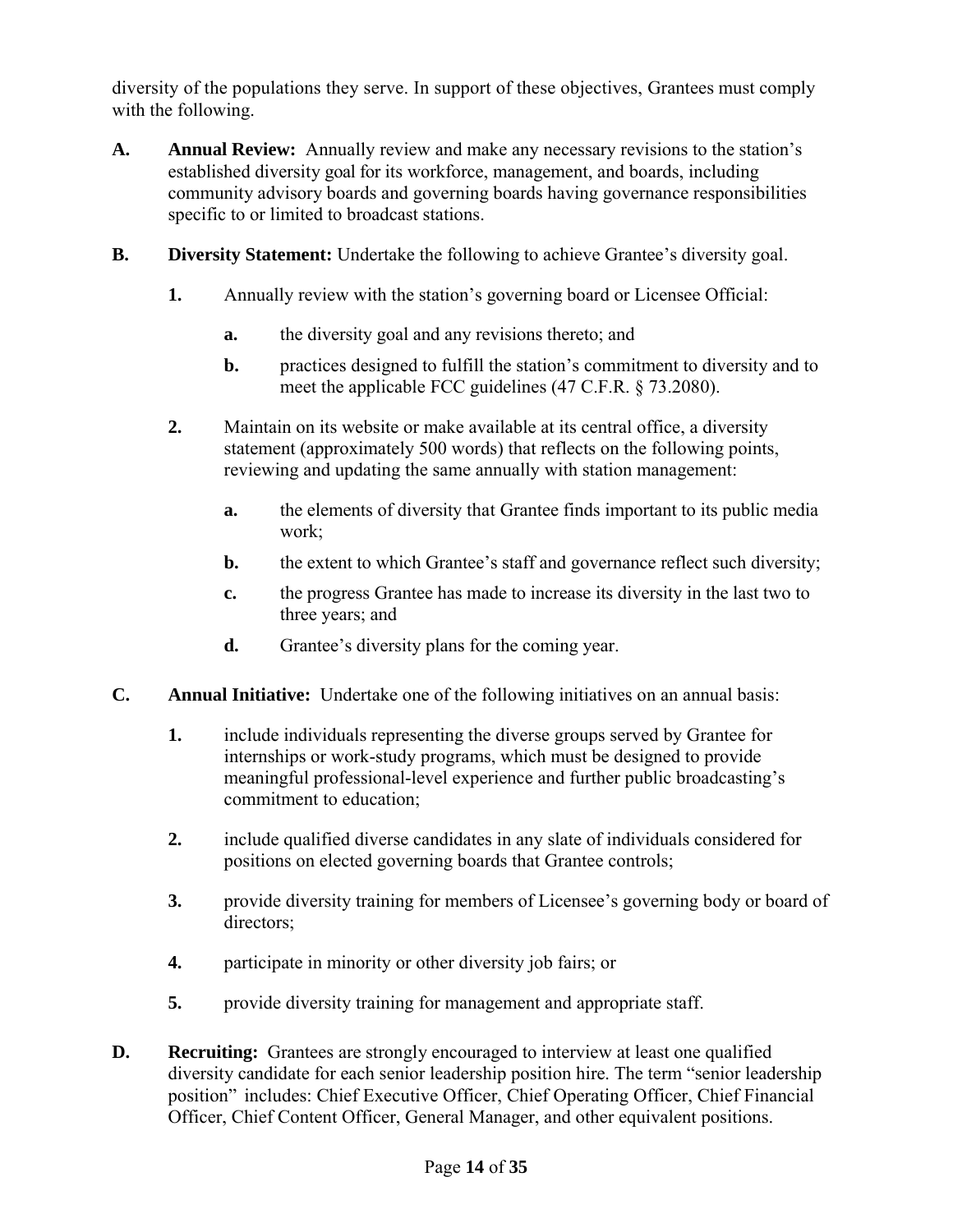#### **Section 9. Transparency**

**A. Public Inspection of Documents and Website Posting:** To ensure transparency and public confidence in the use of CPB funds, the Communications Act requires Grantees to make certain documents available for public inspection. As set forth below, CPB also requires public access to other documents, and specifies how all documents must be made available for inspection, either by maintaining them at Grantee's office or by posting them on its station website.

Website posting is not mandatory for all documents, but Grantees are encouraged to post all required information, including meeting notices, for convenience of public access. For purposes of these General Provisions, "station website" includes the website of Grantee's station, if it has one, and if not then its Licensee's website or an affiliated station's website. If Grantee has none of the foregoing, it may, with CPB's approval, use a website shared by other public broadcasting stations.

- **B. Documents for Public Inspection: Website Posting Required:** At a minimum, each Grantee must post the following for public inspection on its station website.
	- **1.** Station Senior/Executive Management:The names, titles and contact information;
	- **2.** Governing Body: A list of the members of its governing body;
	- **3.** CAB Members: A list of its CAB members; and
	- **4.** The most recent financial records (audited or unaudited financial statements and the AFR or FSR) as required by Section 2(C), Communications Act Requirements.
- **C. Documents for Public Inspection: At Central Office or on Station Website:** At a minimum, each Grantee must maintain the following documents for public inspection at its central office, or post the same on its station website:
	- **1.** Diversity Statement (Section 8(B)(2)); and
	- **2.** LCSR which is Section 6 of the SAS.

#### **Section 10: Training Requirements**

**A. Annual Harassment Prevention Training:** To ensure that CPB-supported public media stations train their personnel to recognize, avoid and report workplace discrimination, including harassment, CPB requires annual harassment prevention training for all officers, employees, and interns of each station as a condition of Grantee's CSG eligibility. Grantees may satisfy this requirement through either of the following training options: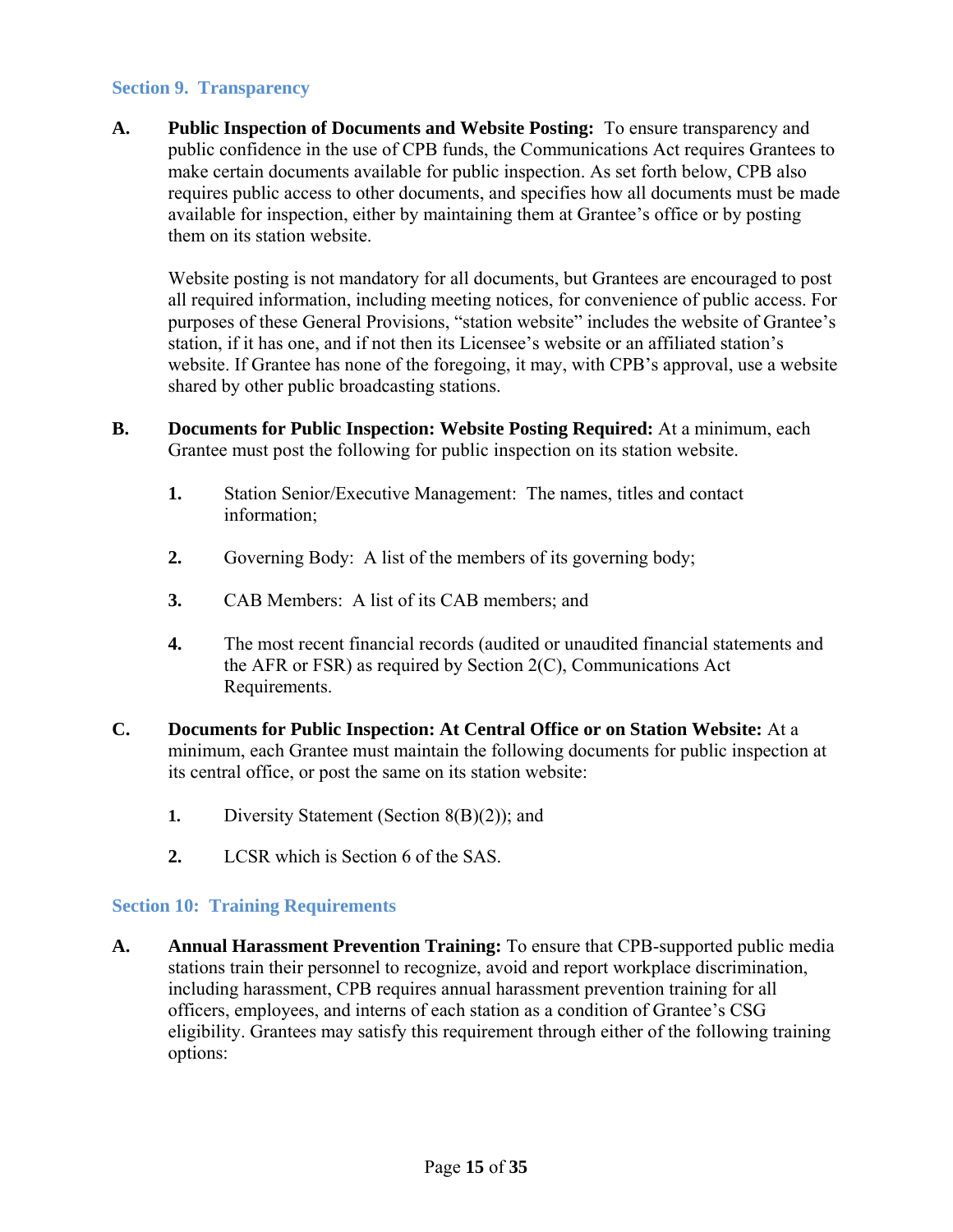- **1.** An interactive online harassment prevention training service, available free of charge through CPB, that instructs your personnel, individually on the following topics:
	- What constitutes acceptable and unacceptable workplace behavior;
	- How to recognize harassment when it occurs; and
	- How to report and respond to violations.
- **2**. A comparable harassment prevention training program of Grantee's choice. The program will be considered "comparable" if it instructs Grantee's personnel individually, either in person or online, on the three topics (listed above) that are included in the CPB-provided training service.
- **B. Annual CPB-sponsored Training:** Grantees must annually complete at least one CPBsponsored training session, including live webinars and in-person training presented by CPB.

#### **Section 11. Donor Privacy**

Grantees must meet all applicable federal and state laws and regulations regarding donor privacy and data security.

**Section 12. CSG: Unrestricted and Restricted** 

Pursuant to the Communications Act, CSG funds distributed ". . . may be used at the discretion of the recipient for purposes related primarily to the production or acquisition of programming"  $(47 \text{ U.S.C. } § 396(k)(3)(A)(iii)).$ 

CSGs are divided into unrestricted and restricted amounts, each subject to the different spending constraints set forth below. However, both the unrestricted and restricted CSG amounts must be used to support Grantee's ability to expand the quality and scope of services it provides to the community it serves.

#### **A. Unrestricted CSG:**

 Unrestricted CSG expenditures must fall into one of the following seven categories, which include salaries and benefits for personnel engaged in those activities. Grantee may not use any of the unrestricted CSG to cover salaries and benefits for FT employees or FTEs used to satisfy Grantee's Staffing Requirements, Section 5.

#### **1. Programming, Production, and Services**

Programming, Production, and Services include Programming and Production, Educational Programs, and Educational Outreach Activities as set forth below.

- **a. Programming and Production:** The acquisition of programming, program operations, program development, program planning, production operations, editing, and the following:
	- i. fees or dues to acquire broadcast rights for programs or series, or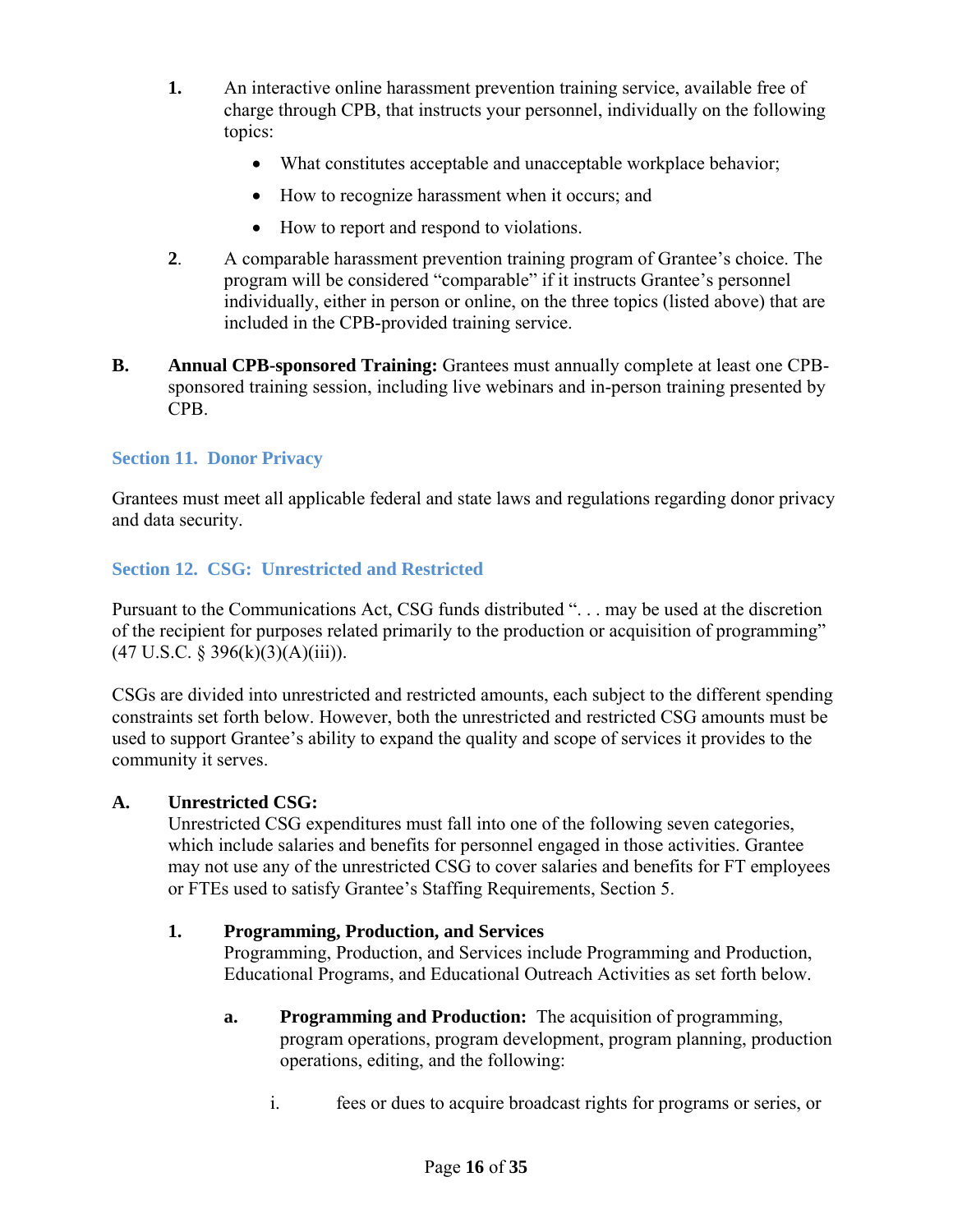rights to use or adapt published materials;

- ii. program or web content planning and research (script writing, printing, and consulting) in support of programming or production;
- iii. directors, producers, cast, stagehands, engineers, technicians, and other personnel involved in programming or production;
- iv. rental of facilities to support programming and production;
- v. rental of production equipment;
- vi. space, supplies, and other station resources used in programming or production;
- vii. repair and maintenance of programming and production equipment; and
- viii. depreciation and amortization of station equipment and leasehold improvements used for programming and production purposes.
- **b. Educational Programs:** The creation, production, or purchase of programs with educational intent or instructional design as defined below. Grantees must clearly identify the percentage of CSG funds used for the same.
	- i. "Educational intent" is defined as content designed to address specific educational interests of a target audience.
	- ii. "Instructional design" is defined as content having an educational intent and substantially involving educators in program development. This content includes ancillary materials to support or supplement the same. It also includes the costs of obtaining rights at the time of production for institutional off-air recording, audio visual, re-versioning, and other similar costs.
- **c. Educational Outreach Activities:** Community outreach activities related to local or national programs and the following:
	- i. local or national services that enable viewers and listeners to follow up on programs through computer, video, and audio conferencing;
	- ii. town meetings;
	- iii. local call-in shows;
	- iv. public service announcements;
	- v. telephone hot lines; and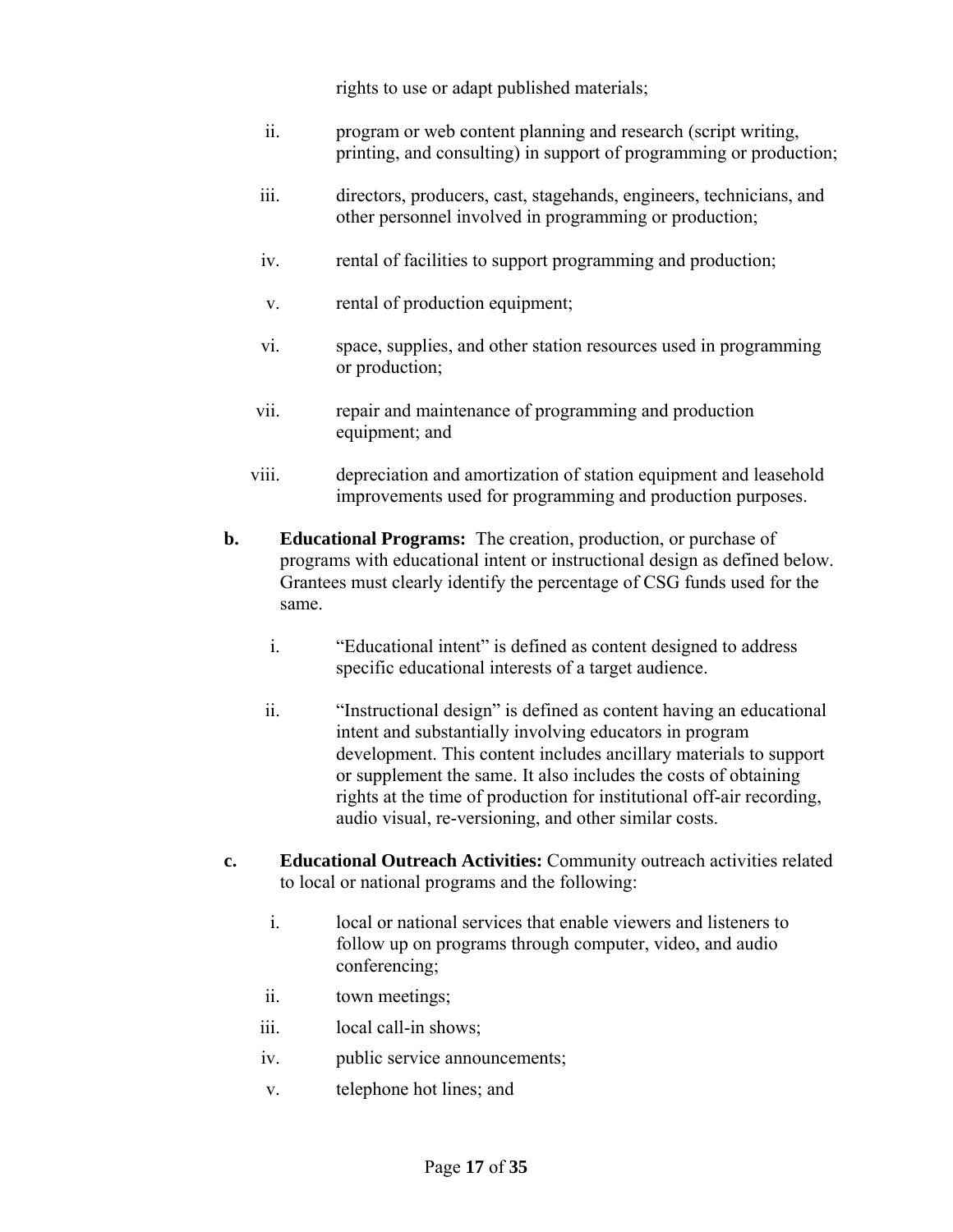- vi. the dissemination of related information and materials related to the items set forth above.
- **2. Broadcasting, Transmission, and Distribution:** Broadcasting, transmission, distribution, and the following:
	- **a.** scheduling programs for airing;
	- **b.** repair and maintenance of broadcasting equipment;
	- **c.** depreciation of antennae, transmission, and other broadcasting equipment;
	- **d.** distribution and interconnection fees;
	- **e.** engineering; and
	- **f.** web hosting and streaming fees.
- **3. Program Information and Promotion:** Informing the viewing or listening public of available program services and the following:
	- **a.** producing or acquiring "spots" designed for the promotion of specific programs;
	- **b.** advertising in newspapers or other media;
	- **c.** preparing, reproducing, and distributing program guides;
	- **d.** travel and related expenses of promotion;
	- **e.** dues or fees related to this function; and
	- **f.** supporting services.
- **4. Fundraising and Membership Development:** Activities to persuade others to contribute money, securities, time, materials, or facilities to the station, such as:
	- **a.** solicitation of underwriting funds and grants;
	- **b.** membership development;
	- **c.** acquiring and distributing fundraising material;
	- **d.** designing, printing, and distributing leaflets or posters for fundraising;
	- **e.** meetings for improving fundraising techniques;
	- **f.** services of fundraising consultants and talent;
	- **g.** developing and maintaining contributor records;
	- **h.** committee meetings dealing with fundraising policies and issues, including the preparation of minutes and reports of such meetings;
	- **i.** program and production costs of broadcast appeals for funds;
	- **j.** mailing costs related to fundraising; and
	- **k.** direct costs of special fundraising activities and auctions.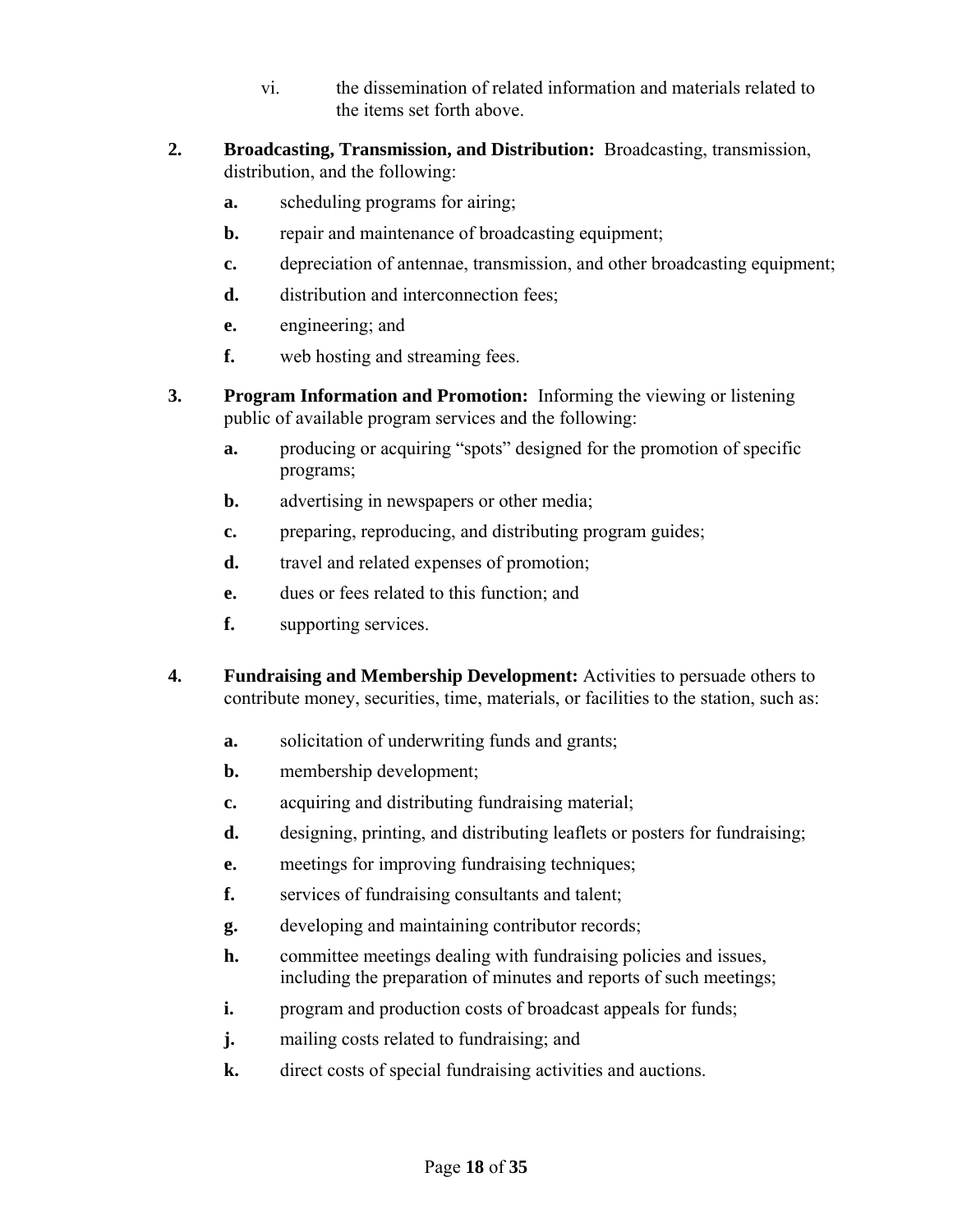- **5. Underwriting and Grant Solicitation:** Soliciting program underwriting funds and general support grants from foundations, corporations, and governments.
- **6. Management and General:** Supervising and controlling overall day-to-day operations, accounting, and office service activities, as well as:
	- **a.** human resource administration, including recruiting, retention, and benefit programs;
	- **b.** accounting, auditing, and budgeting;
	- **c.** information technology systems and support services, where not specifically devoted to other functions;
	- **d.** legal services of a general (non-program) nature;
	- **e.** all occupancy costs not specifically identifiable with other functions;
	- **f.** office functions that provide general support throughout the organization (e.g., corporate receptionists and telephone attendants, central mail services, and maintenance of corporate archives);
	- **g.** maintenance of operations manuals, directors' committee lists, and expenses related to governing board, CAB, or administrative committee meetings;
	- **h.** depreciation of buildings, furnishings, and equipment used in management and general functions; and
	- **i.** dues for public broadcasting station membership organizations.

This category also includes indirect costs:

- **a.** not directly identified with another function, that are indispensable to the conduct of those functions and to an organization's existence; and
- **b.** associated with the overall direction of the entity's general board activities, business management, general recordkeeping, budgeting, and related purposes.
- **7. Purchase, Rehabilitation, or Improvement of Capital Assets:** Purchase, rehabilitation, or improvement of capital assets, as well as:
	- **a.** expenditures to purchase, rehabilitate, or improve tangible capital assets, such as studio and station equipment, vehicles, buildings, and other structures; and
	- **b.** other capital assets funded with the CSG.
- **B. Restricted CSG:** Restricted CSG funds must be used as specified in Section  $396(k)(3)(A)(iii)$  of the Communications Act, which provides that the funds are "solely to be used for acquiring or producing programming that is to be distributed nationally and is designed to serve the needs of a national audience."

Accordingly, for all CSG Levels, the restricted portion of the CSG must be spent on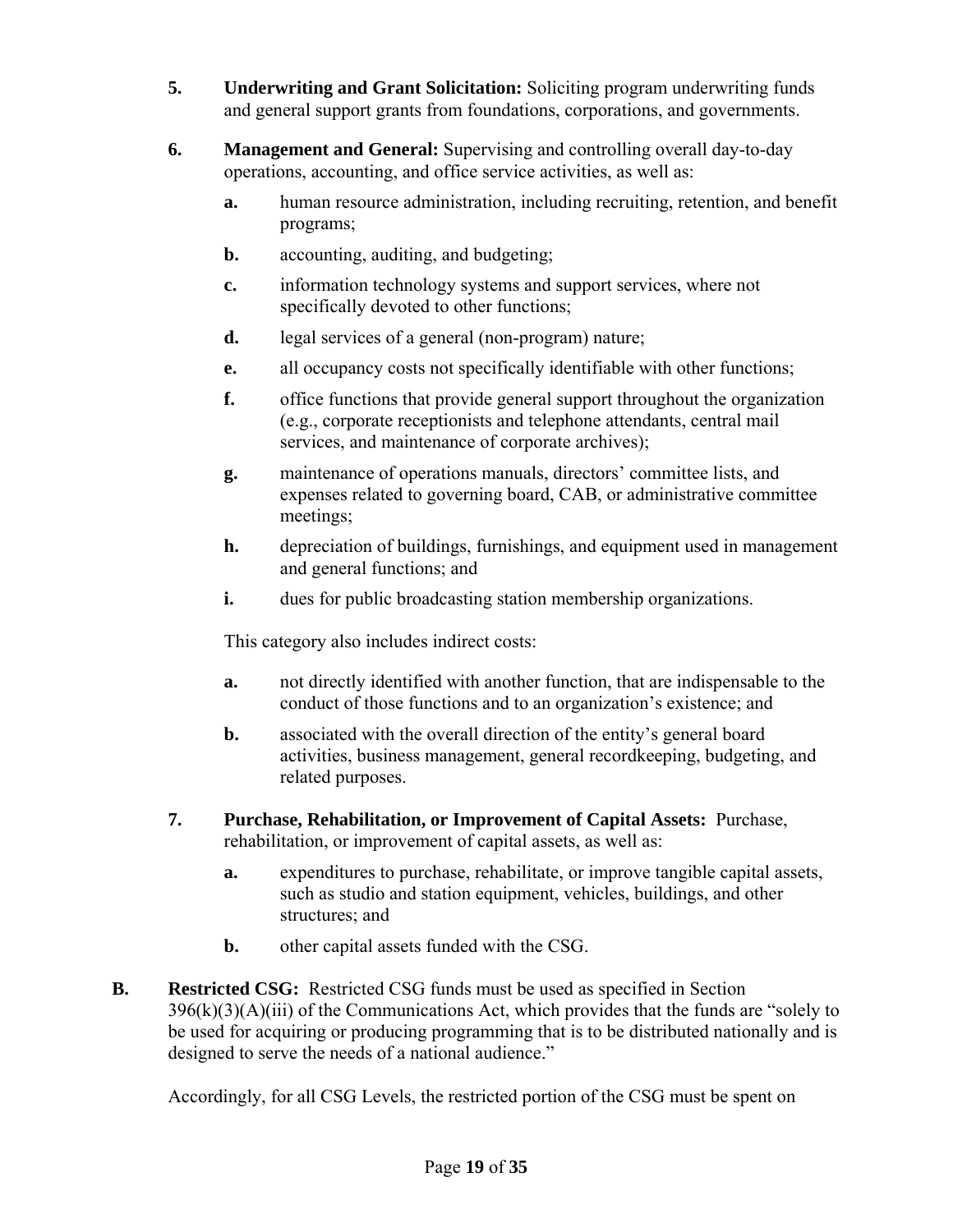national program production and acquisition costs and be used exclusively for the acquisition, production, promotion, and/or distribution of national programming of high quality, diversity, creativity, excellence, and innovation, with strict adherence to objectivity and balance in all programs or series of programs of a controversial nature.

To qualify as a national program for funding from CSG funds, a program must be placed in the national marketplace of public radio programming. In addition to the purposes described in the previous paragraph, the restricted portion may be used for the direct costs associated with placing a program produced with CSG funds into the national marketplace, such as the cost of purchasing satellite time or other direct distribution costs.

Expenditures from the restricted portion of the CSG must fall into one of the following four categories:

- **1. Production Expenditures:** Production expenditures include Grantee's production of programs for national distribution and the payments Grantee makes directly to independent producers to produce programs for national distribution.
- **2. Program and Content Acquisition Expenditures:** Program and content acquisition expenditures include payments to public broadcasting entities that act as producers and/or distributors for national programs. It also includes payments Grantee makes to acquire programs from producers (commercial and nonprofit), including independent producers acting as their own distributors, provided the programming is CPB-Qualified Programming.
- **3. Distribution Expenditures:** Distribution expenditures include distribution/interconnection fees, uplink fees, satellite space costs, and supplies related to the national distribution of locally produced or acquired programming. It also includes broadcast, transmission, and technical costs. It does not include the cost of equipment.
- **4. Promotion Expenditures:** Promotion expenditures include the costs of promoting acquired national programs and nationally distributed programs whether produced by Grantee or by independent producers under contract to Grantee.

Grantees must ensure that any program produced or acquired with the restricted portion of CSG funds must include appropriate and sufficient underwriter credit for CPB, identifying CPB's financial assistance whenever broadcast.

#### **Section 13. Other CSG Spending Restrictions**

Grantee's use of CSG funds is further restricted as follows:

**A. Entertainment:** Grantee shall not use any CSG funds for any reception or entertainment for any officer or employee of the federal government, or any state or local government  $(47 \text{ U.S.C. } § 396 \text{ (k)}(2)(A)).$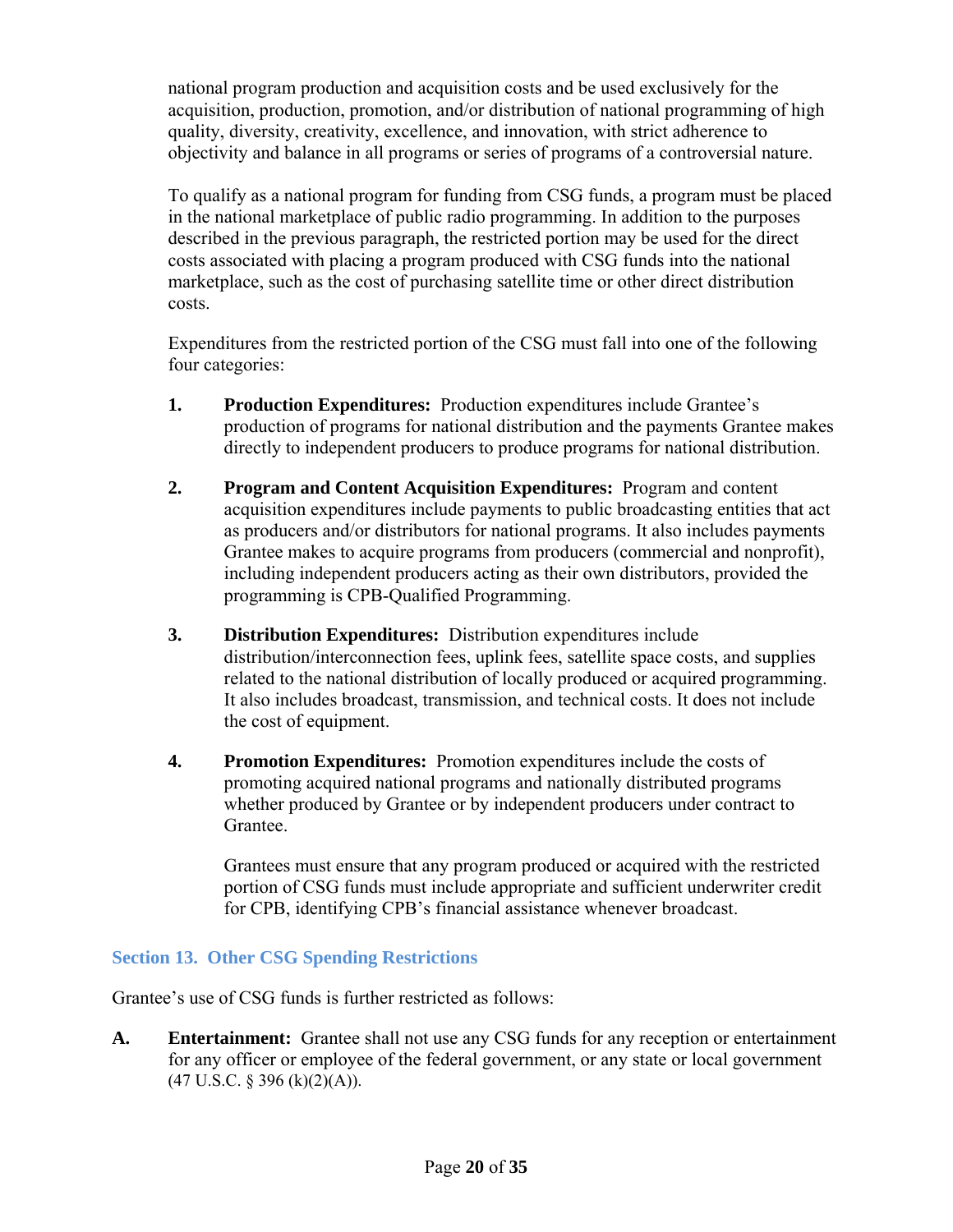**B. Influencing Legislation:** Grantee shall not use any CSG funds to pay the salary or expenses of Grantee's staff, or its agents, related to any activity designed to support, defeat, or influence legislation or appropriations before Congress or any state legislature  $(26 \text{ U.S.C. } § 501(c)(3))$ .

Grantee shall not use any CSG funds for activities designed to support, defeat, or influence legislation or appropriations pending before the Congress or any state legislature. This also refers to activities including, but not limited to:

- **1.** publicity or propaganda; and
- **2.** the creation, distribution, or use of any kit, pamphlet, booklet, social media communications, publication, and radio, television, or video presentation.

However, if these activities support a presentation Grantee makes to or at the request of the Congress, any state legislature, or in support of recognized executive-legislative relationships, they may be exempt  $(26 \text{ U.S.C.} \S 501(c)(3))$ .

- **C. CPB-Qualified Programming:** Grantee shall not use any CSG funds to cover the cost of producing, acquiring, or distributing programs, unless they are for CPB-Qualified Programming.
- **D. Restricting CSG Funds:** The Grantee may not impound or otherwise withhold or inappropriately restrict the station's use of CSG funds. CSG funds may not be used to supplant funds or reduce budgets for other support already being provided to the station(s) by the Grantee.
- **E. Overhead Expenses:** Grantee shall not use CSG funds to offset a Licensee's overhead or for any other expenses not directly related to the operation of the station, unless such overhead and expenses are enumerated in Section 4, Operational Requirements.
- **F. Sale of Assets:** Grantee shall use CSG funds and the proceeds from the sale of assets acquired with CSG funds solely for the benefit of the public broadcast radio station.
- **G. Staffing Costs:** FT employees whose salaries are paid using CSG funds must exercise full-time responsibilities over the public broadcast radio station's operations. Grantee shall not require said personnel to perform duties unrelated to the public broadcast radio station's operation. For FT employees whose salaries are partially paid using CSG funds, Grantee shall ensure that the portion of their salary paid with CSG funds shall not exceed the percentage of said employees' time spent on the public broadcast radio station's operations.
- **H. Standard Pricing:** Grantee shall not use CSG funds for personnel services, programming (production and acquisition) expenses, or the cost of technical facilities in excess of the standard amounts Grantee usually pays for the same under similar circumstances.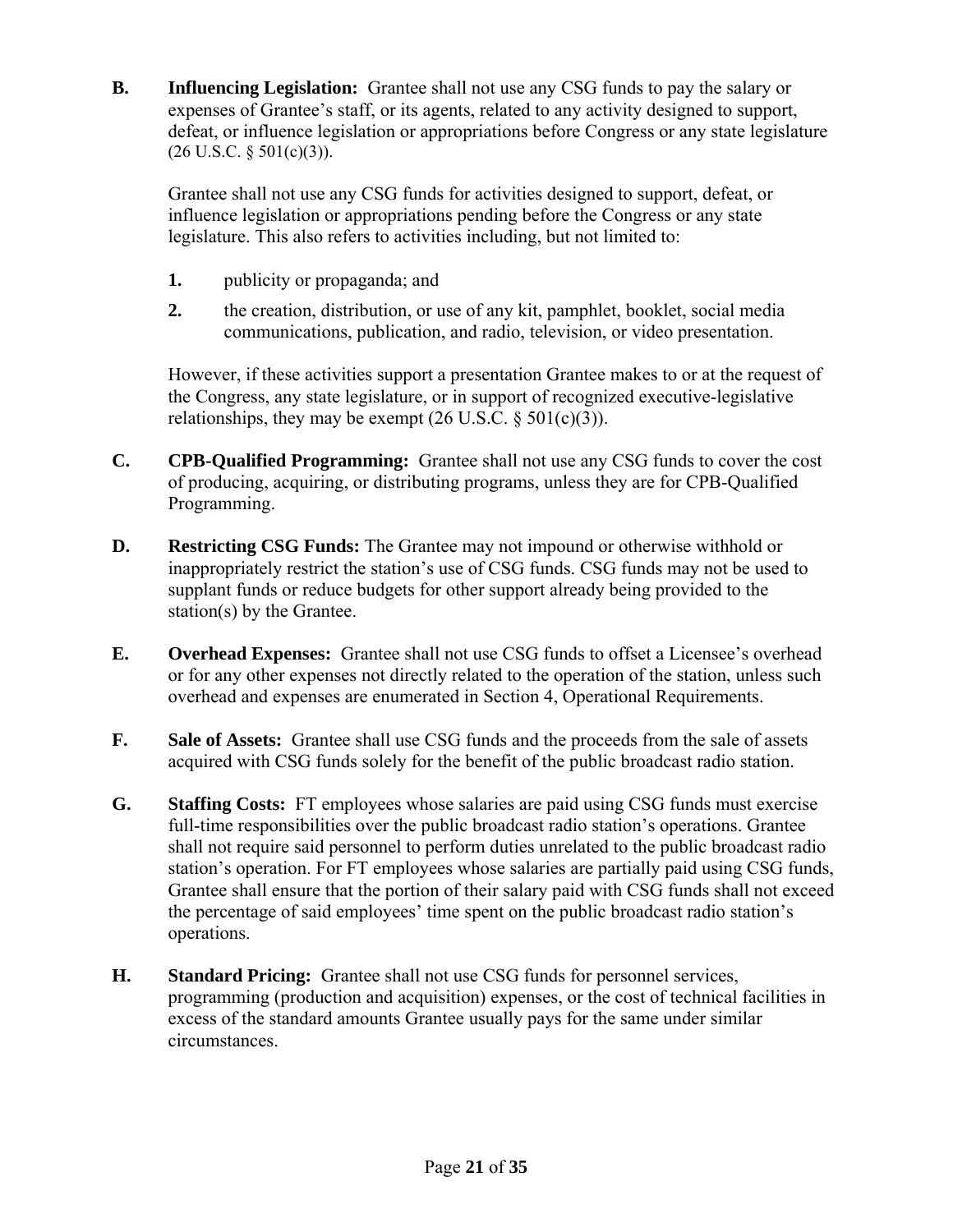#### **Section 14. Payment Schedule and Reporting Requirements**

- **A. Payment Schedule:** CSGs will be disbursed to Grantee in two installments. However, each CSG payment is contingent upon Grantee submitting all of the required forms, reports, and/or other documents required by CPB.
- **B. CSG Offer Expiration:** Grantee must execute its CSG Agreement and Certification of Eligibility by June 30, 2019, or risk forfeiting its CSG as determined by CPB. If Grantee prefers to receive the CSG payment at a different date, Grantee must notify CPB in writing at  $csg(a)$ cpb.org.
- **C. Reporting Requirements:** To avoid penalties and delayed disbursement of CSG payments, Grantees must submit all required documents and reports to CPB on time. The financial forms (AFR or FSR and financial statement) are due within five months after the close of Grantee's fiscal year. As a condition of receiving the CSG, each Grantee, regardless of level, must also complete and submit its annual SAS. The SAS data, including the station's LCSR, must be submitted to CPB by February 15. If Grantee submits its financial forms or SAS after the filing deadlines, as determined by CPB, Grantee will be subject to a financial penalty set forth in Section 3(F), Recordkeeping Requirements.

Grantees must submit either a consolidated AFR or FSR to CPB. Financial reporting requirements differ based upon Grantee's CSG Level.

- **1. CSG Level A or B Grantees:** Level A and B Grantees must file an FSR. Grantees in CSG Levels A or B that received Total Station Revenue of \$300,000 or more in the reporting year (i.e., Grantee's fiscal year) must also file an audited financial statement, and Grantee's FSR must include an attestation by an independent accountant that the FSR complies with CPB's Financial Reporting Guidelines.
- **2. CSG Level C or D Grantees:** Level C and D Grantees must file a separate AFR for each radio or television CSG it receives. Grantees in Levels C or D must also file an audited financial statement, but it may consolidate the financial reporting for multiple stations licensed to or operated by the same entity, even if Grantees benefit from more than one radio or television CSG.

| <b>CSG</b><br><b>Level</b> | <b>Grantee</b><br><b>TSR</b> | <b>Financial Form</b> | <b>Financial</b><br><b>Statements</b><br><b>Required</b> |
|----------------------------|------------------------------|-----------------------|----------------------------------------------------------|
| A and B                    | $<$ \$300,000                | FSR                   | Audited or<br>Unaudited                                  |
| A and B                    | $\geq$ \$300,000             | FSR                   | Audited                                                  |
| C and D                    | N/A                          | A FR                  | Audited                                                  |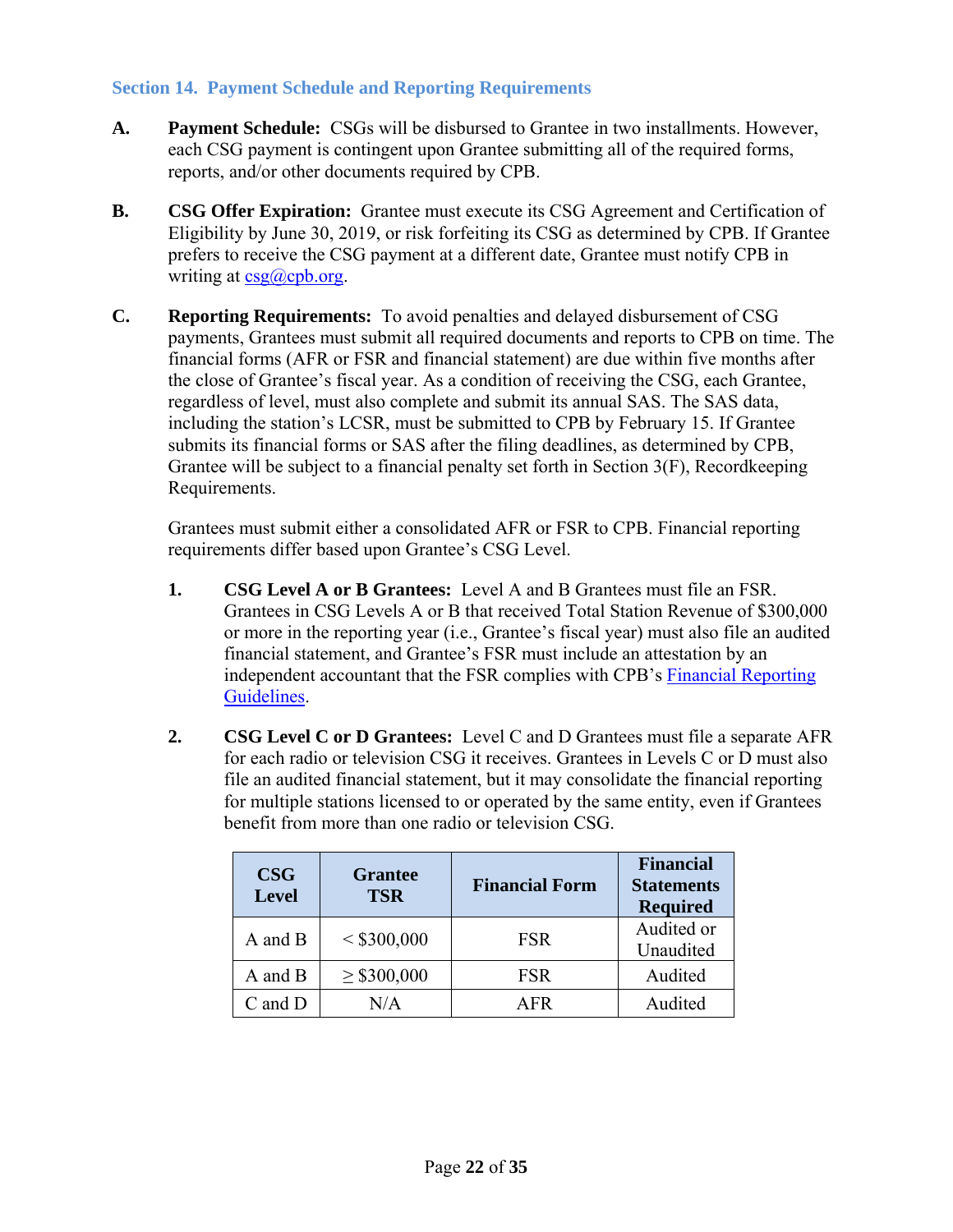#### **Section 15. Expenditure of CSG Funds**

CSG funds must be expended during the Spending Period in accordance with the purposes and restrictions set forth in these General Provisions and Financial Reporting Guidelines, incorporated herein by reference. Any funds not expended during the Spending Period must be returned to CPB no later than November 3, 2020. Expenditures inconsistent with these shall be considered unauthorized expenditures and must be returned to CPB pursuant to Section 18, Return of Funds. Once the Spending Period expires, Grantee may not reallocate disallowed expenditures.

#### **Section 16. Extent of CPB Commitment**

CPB makes no commitment or representation, expressed or implied, to provide Grantee funds in excess of the CSG that Grantee qualifies for and CPB determines is appropriate.

#### **Section 17. Termination**

CPB reserves the right to terminate a Grantee's CSG if it fails to comply with the General Provisions, or provides inaccurate information to CPB in any certification required by the General Provisions or any CSG-related document. Upon termination, CPB may, in its sole discretion, require Grantee to return CSG funds pursuant to Section 18, Return of Funds.

#### **Section 18. Return of Funds**

- **A. Unused Funds:** All FY 2019 CSG funds that are not expended by September 30, 2020, must be returned to CPB on or before November 3, 2020.
- **B. Unauthorized Expenditures:** The amounts of all unauthorized expenditures shall be repaid by Grantee to CPB immediately upon CPB's request.
- **C. Loss of CSG Eligibility:** When a Grantee is no longer eligible to receive a CSG, CPB, in its sole discretion, may require Grantee to return CSG funds, as set forth below.
	- **1.** In any of the situations described in paragraph (2) or (4) below, CPB may require a recipient of a CSG to return the greater of:
		- **a.** all unexpended CSG funds from grant periods that have not yet expired; or
		- **b.** the amount equal to the *pro rata* monthly share of the total CSG for all grant periods that have not yet expired, multiplied by the number of full months remaining in the grant period(s).
	- **2.** In addition to the amount that CPB may require a CSG recipient to return under paragraph 1 above:
		- **a.** If any recipient of a CSG effectuates a transfer of control, assignment, or lease of its broadcast license to a non-CSG-qualified organization, whether or not effectuated in accordance with Section 19, Assignment, CPB may require the recipient to return an amount not to exceed the greater of: (a)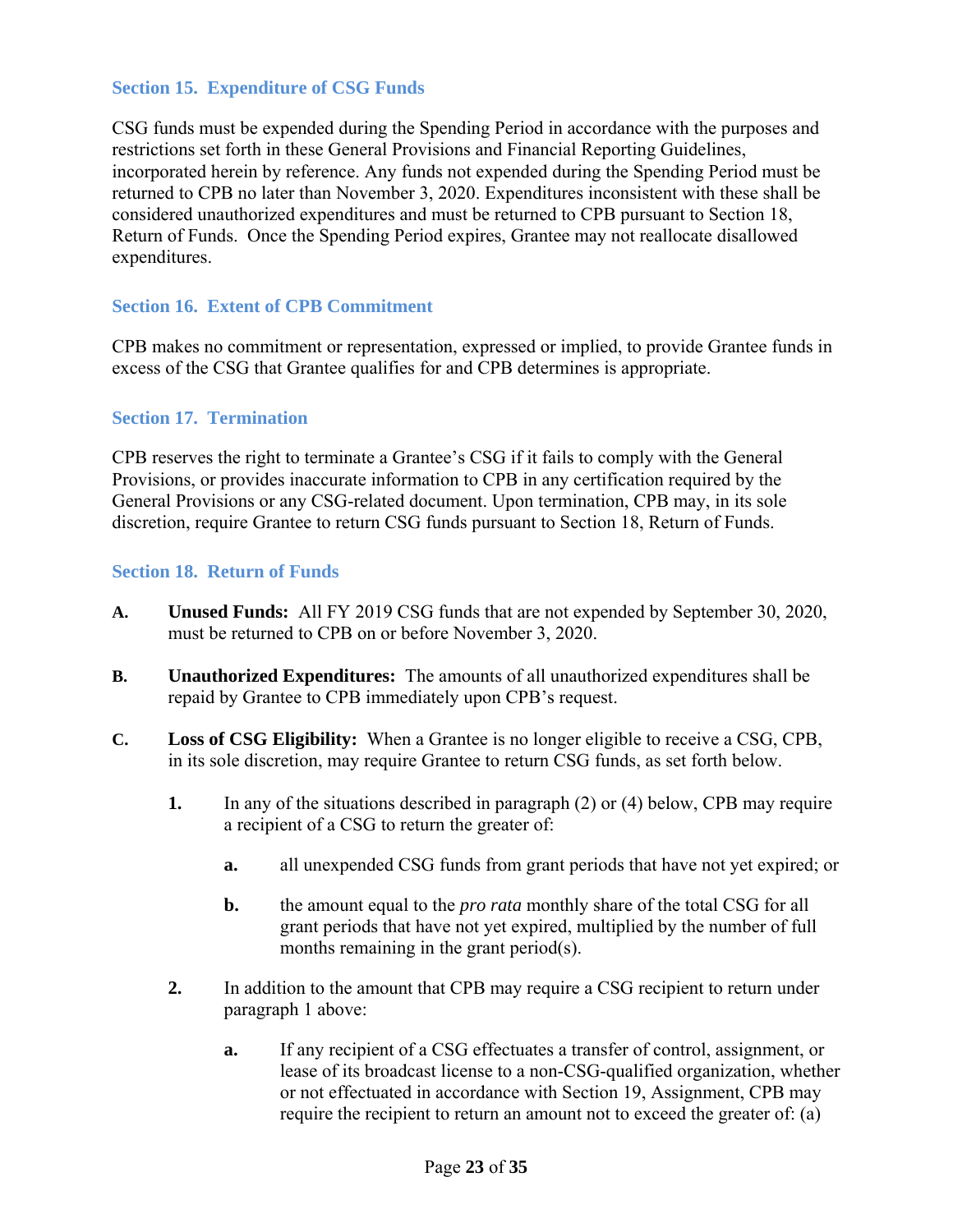twenty percent of the sale price in the event of a sale, (b) twenty percent of the amount to be paid under the lease over the course of its term in the event of a lease, or (c) twenty percent of all CSG funds that have been provided, as calculated on a *pro rata* monthly basis, during the 24-month period preceding the effective date of the Grantee's agreement for transfer of control, assignment, or lease; or

- **b.** If any recipient of a CSG ceases to operate a qualified public radio service due to the relinquishment or loss of its broadcast license, CPB may require the recipient to return an amount not to exceed fifteen percent of all CSG funds that have been provided, as calculated on a *pro rata* monthly basis, during the 24-month period preceding the date on which the relinquishment or revocation becomes final (*i.e.*, no longer subject to administrative or judicial review), provided, however, that if the relinquishment of a broadcast license is related to a merger or consolidation with another CSG-qualified organization, then CPB's ability to require the return of funds shall be governed by paragraph (3) below rather than this paragraph; or
- **c.** If CPB determines that any recipient of a CSG, for any reason other than those set forth in paragraphs (1) and (2) above, is no longer qualified to receive CSG funds (including but not limited to as a result of a failure to comply with any requirement of these General Provisions or the imposition by the FCC of limits upon its operations), CPB may require the recipient to return an amount not to exceed fifteen percent of all CSG funds that have been provided, as calculated on a *pro rata* monthly basis, during the 24-month period preceding the date on which CPB determines that the recipient was no longer qualified.
- **3.** If a Grantee:
	- **a.** effectuates a transfer of control, assignment, or lease of its broadcast license to a non-CSG-qualified organization that, as a result of the transfer of control, assignment, or lease desires to become a CSG-qualified organization and is otherwise qualified, or
	- **b.** relinquishes its broadcast license pursuant to a merger or consolidation with another CSG-qualified organization, and
	- **c.** complies with the requirements of Section 19, Assignment, CPB may, in its sole discretion, permit the recipient to assign any of the funds that CPB might otherwise require the recipient to return pursuant to paragraph (1) above to the organization with which the recipient's operations were or are to be merged or consolidated, provided that the recipient demonstrates to CPB's satisfaction that such funds will be used in accordance with these General Provisions.
- **4.** If any recipient of a CSG effectuates a transfer of control, assignment, or lease of its broadcast license to another CSG-qualified organization and complies with the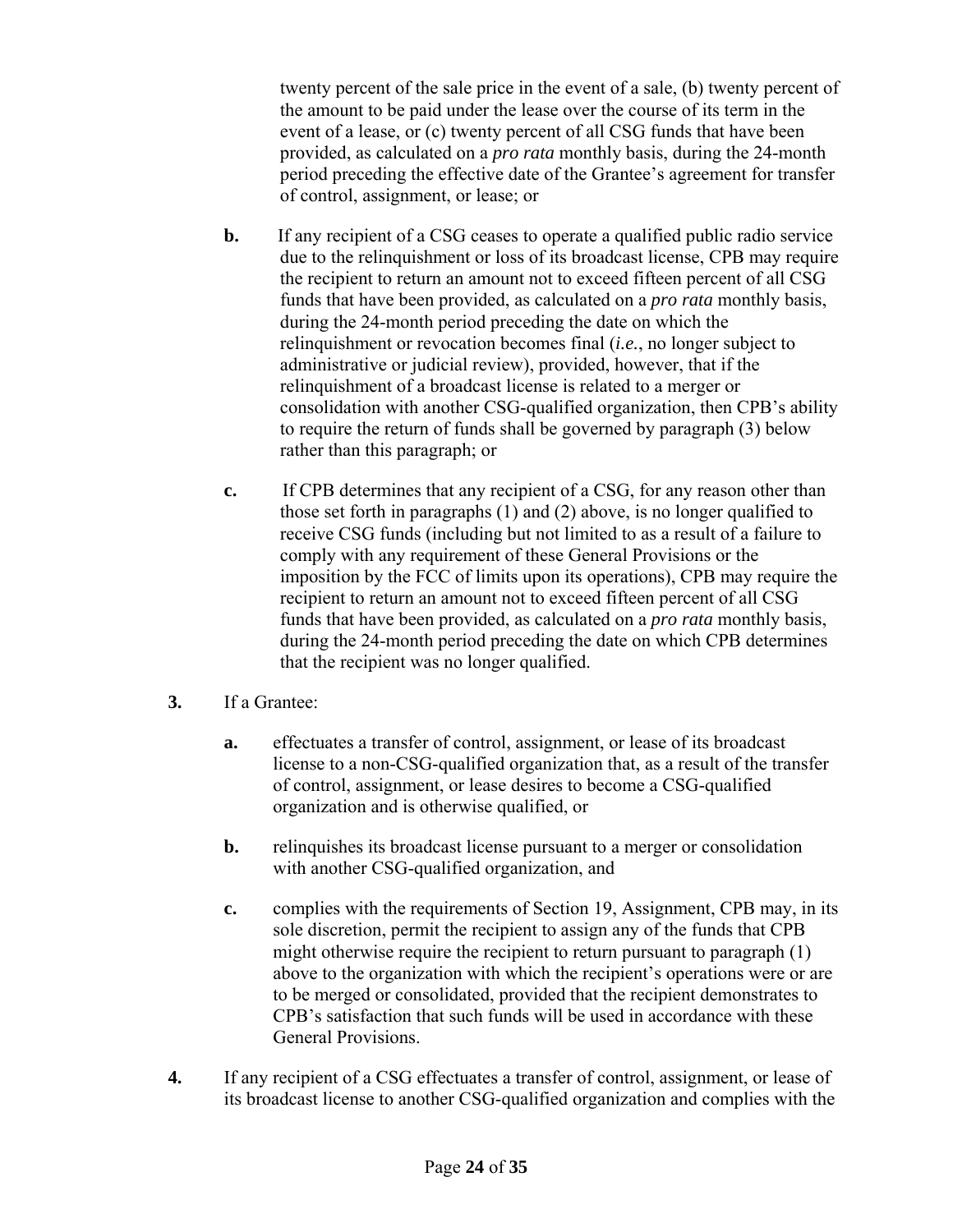requirements of this Section, CPB may, in its sole discretion, permit the recipient to assign any of the funds that CPB might otherwise require the recipient to return pursuant to paragraph (1) above to the CSG-qualified transferee or lessee, provided that the recipient demonstrates to CPB's satisfaction that such funds will be used in accordance with these General Provisions.

**D.** Procedures for Return of Funds: In all cases in which funds must be returned, checks shall be made payable to the Corporation for Public Broadcasting. If Grantee fails to return funds due to CPB, CPB reserves the right to offset said amount due against Grantee's future CSG payment(s).

#### **Section 19. Assignment**

Grantee may not assign any of its rights or obligations hereunder in whole or in part (even if a third party becomes responsible for providing programming for all or part of a station's broadcast schedule or some other aspect of Licensee's broadcast operations) without CPB's prior written consent. Any entity to which the rights and obligations under a CSG are assigned must comply with the General Provisions and certify the same.

### **Section 20. Nondiscrimination**

Grantees must comply with the nondiscrimination provisions set forth below.

- **A. Discrimination:** Grantee shall not discriminate against any employee or applicant for employment because of race, color, religion, age, sex, national origin, or physical or mental handicap. Grantee will take affirmative action to ensure that applicants are considered for employment, without regard to their race, color, religion, age, sex, national origin, or physical or mental handicap.
- **B. Laws and Regulations:** Grantee shall comply with all laws and regulations prohibiting discrimination on the basis of race, color, religion, age, sex, national origin, or physical or mental handicap that may be applicable to Grantee, including but not limited to the following:
	- **1.** Title III of the Public Telecommunications Financing Act of 1978 (47 U.S.C. § 398);
	- **2.** Title VII of the Civil Rights Act of 1964 (42 U.S.C. § 2002e);
	- **3.** Equal Pay Act of 1963 (29 U.S.C. § 206);
	- **4.** Age Discrimination in Employment Act of 1967 (29 U.S.C. § 621-634);
	- **5.** Title VI of the Civil Rights Act of 1964 (42 U.S.C. § 2002d);
	- **6.** Title IX of the Education Amendment of 1972 (20 U.S.C. § 1681);
	- **7.** Title V of the Rehabilitation Act of 1973 (29 U.S.C. § 790-794); and
	- **8.** FCC's regulations concerning equal employment opportunity (47 C.F.R. § 73.2080).
- **C. Subcontracts:** Grantee must include the provisions of this Section in all subcontracts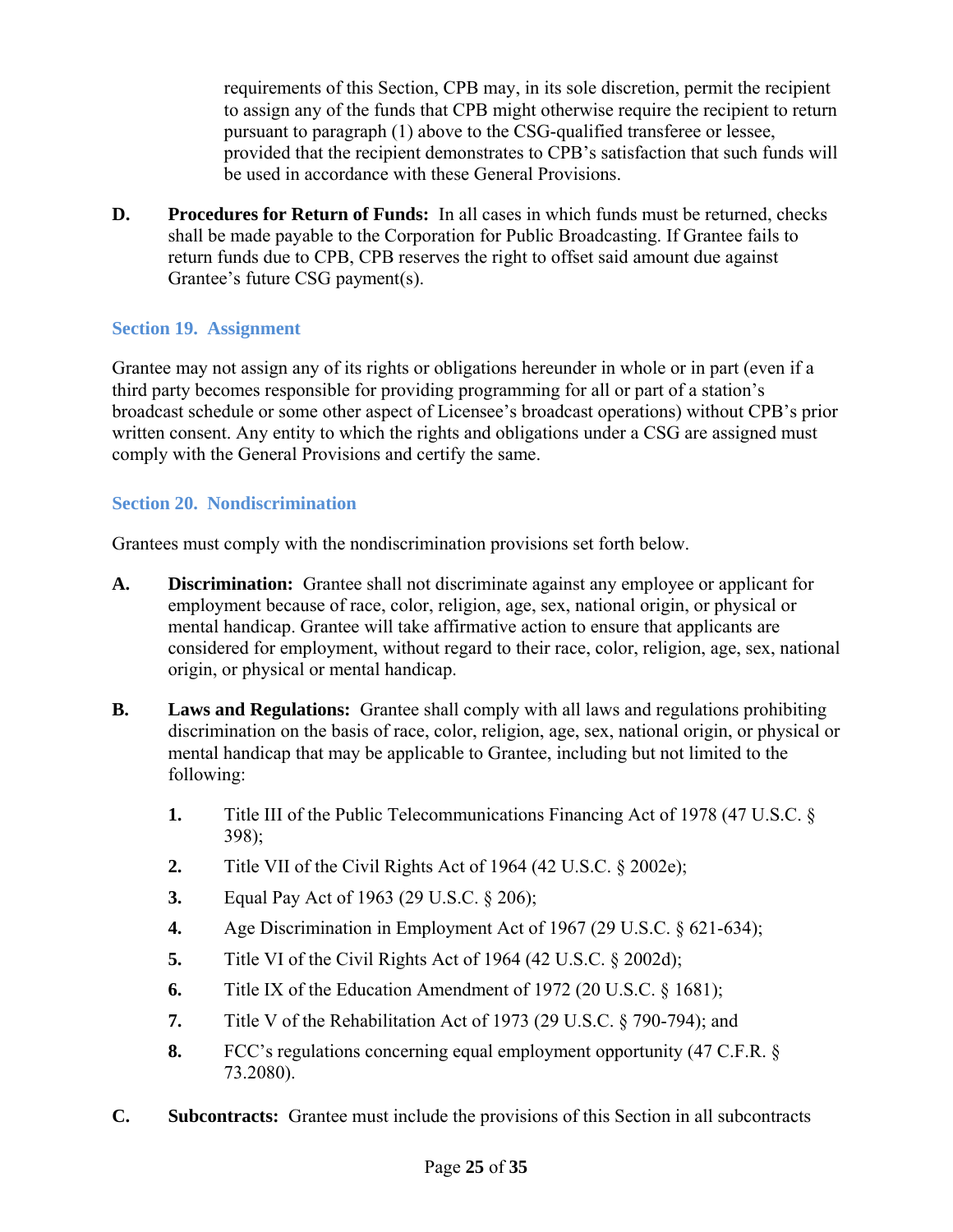and delegations it enters into in connection with the CSG.

### **Section 21. Equal Employment Opportunity**

Grantee must certify in its CSG Agreement and Certification of Eligibility to CPB that it complies with the FCC Rules concerning equal employment opportunity (47 C.F.R. § 73.2080) and the equal employment opportunity requirements in the Communications Act (47 C.F.R. § 396 (k)(11) (A).<sup>4</sup>

#### **Section 22. Other Nondiscrimination Requirements**

- **A. Discrimination Claims:** Grantee acknowledges that CPB is a private, nonprofit corporation and does not have the legal authority to investigate and adjudicate complaints alleging discriminatory practices by Grantee. CPB will, therefore, refer all such complaints it receives to a government agency with jurisdiction to conduct any proceedings that may be appropriate. Further, CPB will cooperate fully with every such agency with jurisdiction to inquire into alleged discriminatory practices by a Grantee.
- **B. Applicable Laws and Regulations:** Grantee acknowledges that the laws and regulations prohibiting discrimination against persons on the basis of race, color, religion, national origin, age, sex, or physical or mental handicap may be federal, state, or local and may vary from jurisdiction to jurisdiction.

Grantee represents and warrants that it knows, understands, and applies the laws and regulations regarding discrimination and acknowledges that CPB is under no obligation to advise the Grantee of the same unless required by law or regulation.

**C. Suspension or Cancellation of CSG:** Whenever a court or government agency with jurisdiction shall make a determination that Grantee is in violation of federal, state, or local laws and regulations prohibiting discrimination on the basis of race, color, religion, age, national origin, sex, or physical or mental handicap, and notice of such determination is provided to CPB, CPB shall promptly notify Grantee that, unless Grantee demonstrates to CPB's satisfaction, within 30 days, that the violation has been corrected or that Grantee is in compliance with all provisions of such determination, CPB may suspend or cancel all CSG or other CPB funding.

Whenever such determination is appealed or otherwise challenged in an appropriate forum, whether or not the effect of such determination is stayed pending appeal, CPB shall notify Grantee that, unless Grantee can show cause to the contrary within 30 days, CPB shall suspend or cancel CPB assistance. If CPB decides to suspend or cancel such funding, all sums that would have been payable to Grantee shall be held by CPB pending completion of the appellate process, and CPB shall not suspend or cancel its nonfinancial and/or in-kind assistance during the appeal.

 $\overline{a}$ 

<sup>4</sup> FCC requirements are different from CPB's Employment Statistical Report requirements, which are detailed in Section 2(E), Communications Act Requirements.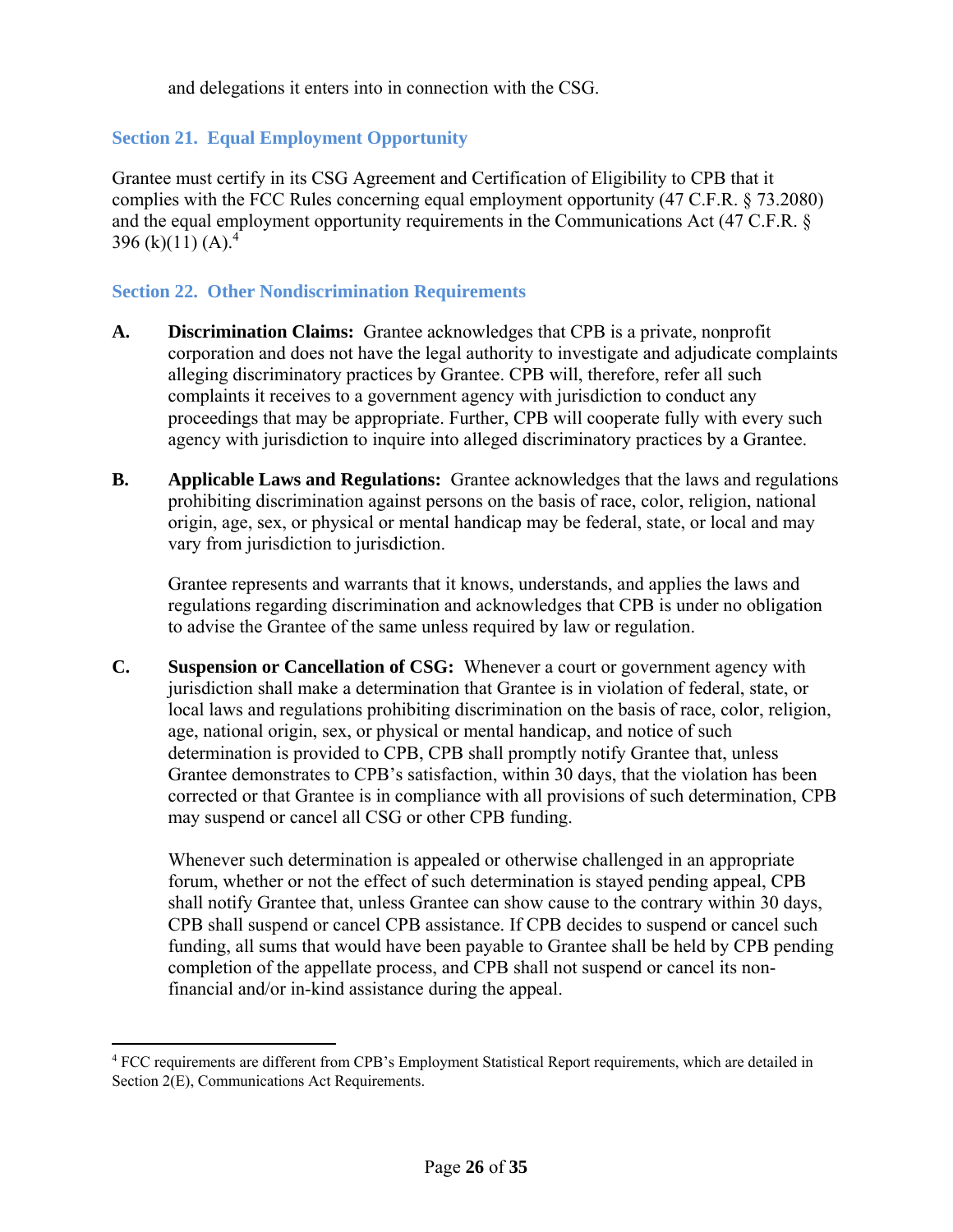#### **Section 23. Governing Law and Jurisdiction**

Except as otherwise required by law, the General Provisions and all instruments between Grantee and CPB related thereto shall be construed in accordance with the laws of the District of Columbia. Notwithstanding the jurisdiction of any other court, by accepting a CSG, the Grantee expressly submits and consents in advance to the jurisdiction of the Superior Court of the District of Columbia and the U.S. District Court for the District of Columbia for all claims or disputes pertaining directly or indirectly to any CSG or any program set forth in the General Provisions, or any matter related thereto. Grantee further agrees that in any action or proceeding commenced in any court in the District of Columbia, Grantee shall be deemed to have been duly served with process of such court when process is delivered to Grantee personally or by certified or registered mail (return receipt requested) within or outside of the District of Columbia.

#### **Section 24. Amendment to General Provisions**

CPB reserves the right, in its sole discretion, to amend the General Provisions and will notify Grantee of the same. Grantee will be required to comply with the amendments unless it notifies CPB otherwise in writing within 30 days of receipt of CPB's notification.

Upon receiving Grantee's notification, Grantee will be disqualified from the CSG program and Grantee shall immediately repay CPB any amounts due CPB under Section 18, Return of Funds.

#### **Section 25. Headings**

The headings contained herein are for convenience only and shall not be interpreted to limit or otherwise affect the provisions herein.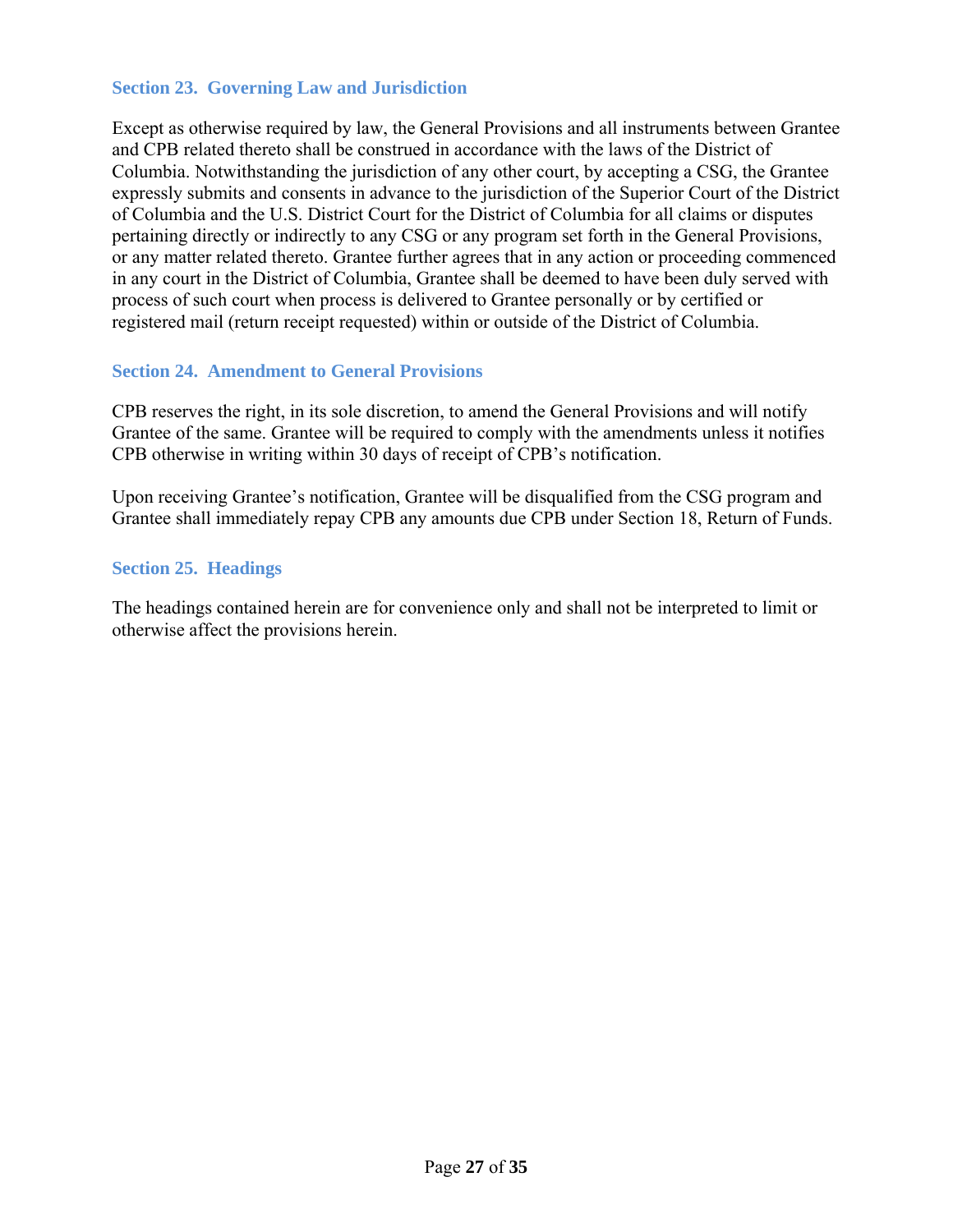## **PART II. DEFINITIONS**

The following terms are defined as set forth below.

- **A. Annual Financial Report (AFR):** The financial information that Grantees must annually report to CPB, detailed in the FY 2018 Financial Reporting Guidelines, which are incorporated herein by reference.
- **B. Annual Financial Summary Report (FSR):** The financial information CPB permits certain Grantees to annually report to CPB in lieu of an AFR, detailed in the Financial Reporting Guidelines.
- **C. ASC:** Audience Service Criteria.
- **D. ASC Funds:** Twenty-five percent of a station's CSG that is not restricted under Section 12, CSG: Unrestricted and Restricted.
- **E. Average Quarter Hour Persons (AQH Persons):** The average number of persons listening to a particular station for at least five minutes during a 15-minute period.
- **F. Average AQH:** The average of the station's two prior years' AQH Persons, reported by Nielsen Radio in its spring survey period (e.g., to calculate the Listening Index for FY 2019 CSGs, Nielsen Radio's spring 2016 and spring 2017 AQH must be averaged).
- **G. Calculation Document:** The document that identifies the methodology CPB applies to calculate the CSG that a Grantee is eligible to receive. The methodology is attached hereto and incorporated herein as Exhibit B.
- **H. Communications Act:** The Communications Act of 1934, as amended (47 U.S.C. § 396, et seq.).
- **I. Communications Act Compliance Booklet:** A booklet entitled "Compliance, June 2018" that explains certain Communications Act requirements applicable to CSG recipients which is incorporated herein by reference.
- **J. Community Advisory Board (CAB):** An advisory body most radio stations are required to maintain pursuant to the Communications Act.
- **K. Community Financial Support (CFS):** For Grantees required to file an AFR, their CFS is the total of the following lines in Schedule A of their 2017 fiscal year AFR:
	- **1.** Line 3.1C Direct Support from Licensee
	- **2.** Line 8 Foundations and Nonprofit Associations
	- **3.** Line 9 Business and Industry
	- **4.** Line 10 Memberships and Subscriptions
	- **5.** Line 11 Revenue from Friends Groups (less any revenue included on Line 10)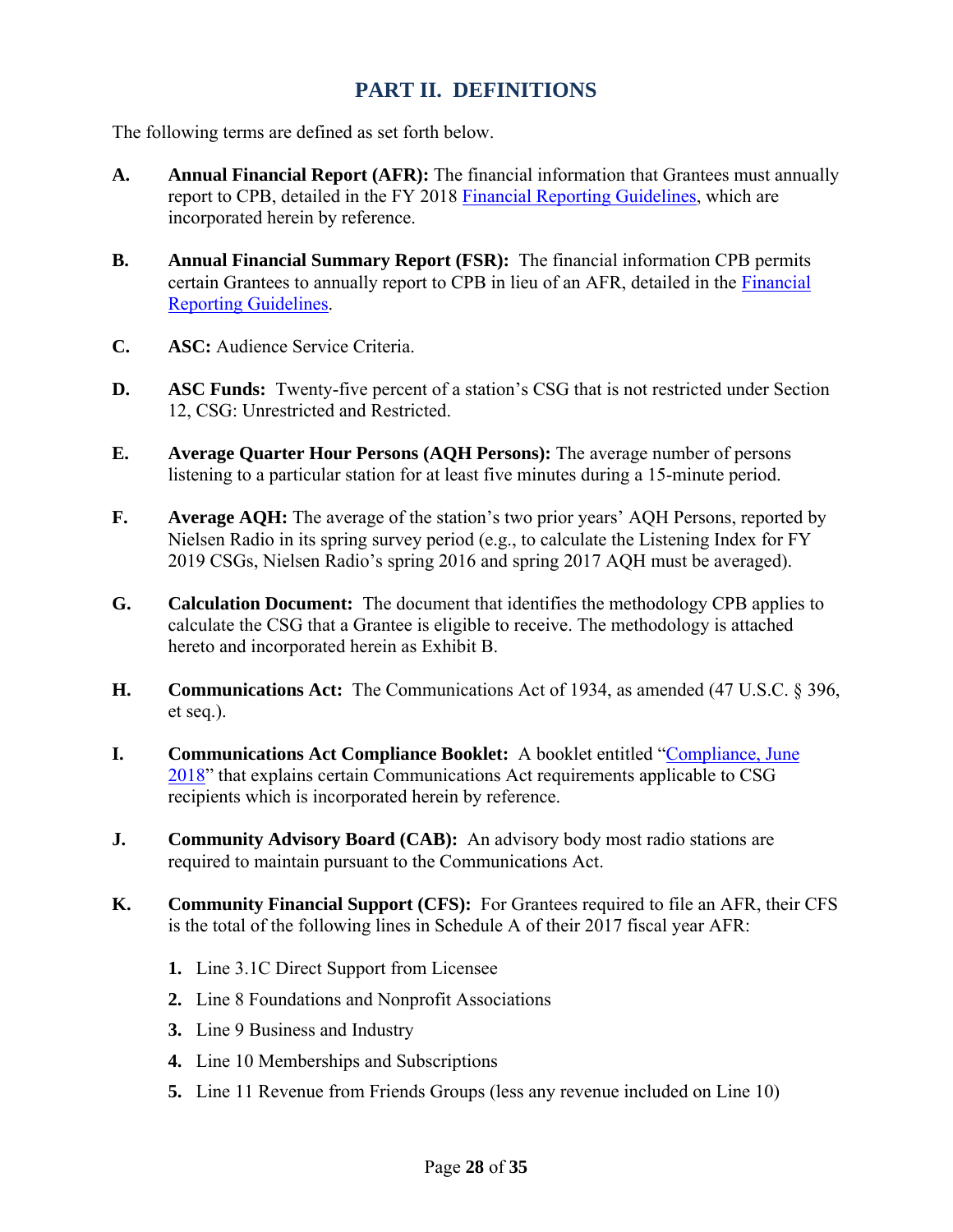- **6.** Line 13 Net Auction Revenue
- **7.** Line 14 Net Revenue from Special Fundraising Activities
- **8.** Line 19 Gifts and Bequests from Major Donors

For Grantees required to file an Annual Financial Summary Report, their CFS is the total of Lines 4.1, and Lines 6 through 9 of their 2017 fiscal year FSR.

- **L. Community Service Grant (CSG):** Unless otherwise identified, an FY 2019 Community Service Grant awarded to a radio station by CPB.
- **M. Compliance Projects:** Projects designed and undertaken by a Grantee that is failing to meet the ASC to assist Grantee in becoming compliant with the same.
- **N. Coverage Area Population (CAP):** The population within a station's coverage area based on contours specified by CPB (consistent with the rules and policies of the Federal Communications Commission) and the most recent population data published by the U.S. Census Bureau. A station's coverage area is defined by the primary signal coverage standard of 1mV/m (60 dBu) for FM and 5mV/m (73.979 dBu) daytime, ground wave for AM.
- **O. CPB:** The Corporation for Public Broadcasting.
- **P. CPB-Qualified Programming:** General audience programming broadcast that serves a station's demonstrated community needs of an educational, informational, or cultural nature.

Programs that are not considered CPB-Qualified Programming include but are not limited to:

- **1.** programming that furthers the principles of particular political or religious philosophies; and
- **2.** programming designed primarily for in-school or professional in-service audiences.
- **Q. CSG Agreement and Certification of Eligibility:** The agreement each CSG applicant must submit to CPB electronically through CPB's Integrated Station Information System, certifying compliance with the terms and conditions of its CSG, including applicable requirements in the Communications Act and General Provisions.
- **R. CSG Levels:** There are four CSG levels: A, B, C, and D, which are determined by the metrics detailed in Exhibit B, attached hereto and incorporated herein by reference.
- **S. Discrete Accounting Requirement:** The use of unique accounting codes by CSG recipients to identify CSG funds – both revenues and expenses, restricted and unrestricted – so that both CPB and an auditor can discretely track those funds within the recipient's accounting system.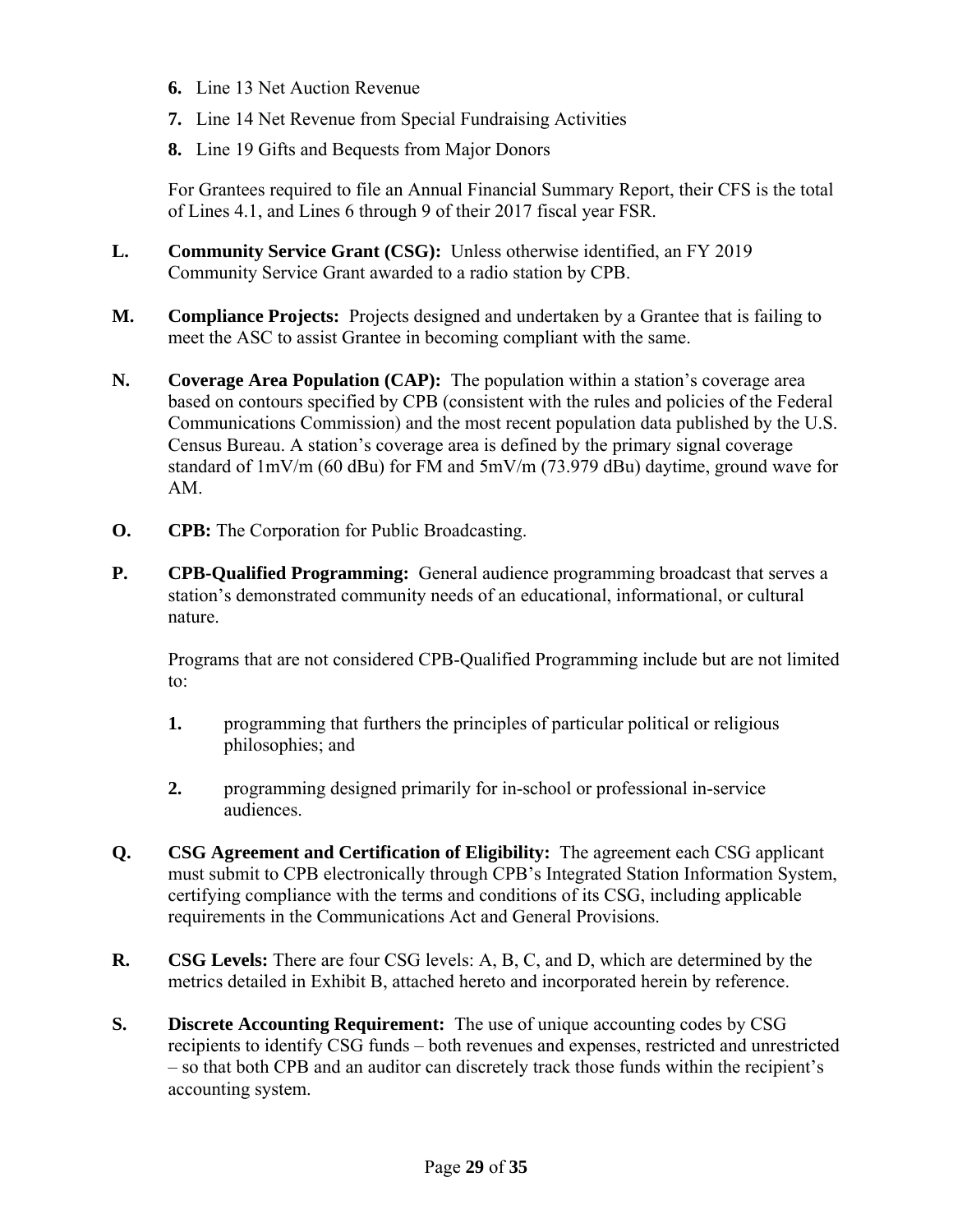CSG recipients are not required to segregate CSG funds in separate bank accounts; comingling funds is allowable as long as the accounting system easily identifies transactions associated with a major activity (e.g., department, grant, contract, or other project).

- **T. Effective Radiated Power (ERP):** As defined by the FCC, ERP is the product of the antenna power (transmitter output power less transmission line loss) times: the antenna power gain or the antenna field gain squared. Where circular or elliptical polarization is employed, ERP is applied separately to the horizontal and vertical components of radiation. For allocation purposes, ERP authorized is the horizontally polarized component of radiation only.
- **U. Eligible Grantee:** A Grantee that is eligible to receive a CSG by meeting the requirements set forth herein.
- **V. Employment Statistical Report:** The Grantee report identifying:
	- **1.** the race and sex, the number of employees in each of eight full-time and part-time job categories (officials and managers, professionals, technicians, office and clerical personnel, skilled craft persons, semi-skilled operatives, unskilled operatives, and service workers); and
	- **2.** the number of job openings occurring during the course of the year.
- **W. FCC:** The Federal Communications Commission**.**
- **X. Financial Reporting Guidelines:** CPB's instructions on accounting for and reporting on a Grantee's use of CSG funds are set forth in the FY 2018 Financial Reporting Guidelines, which are incorporated herein by reference.
- **Y. Flagship Station:** When a Licensee has multiple stations, it is the station Grantee designates in CPB's Integrated Station Information System to receive the CSG.
- **Z. Full-Time Employee (FT employee):** Permanent personnel employed by Grantee, Licensee or a parent company, subsidiary, affiliate, or third-party operator under contract with Licensee:
	- **1.** that possess the skills and expertise in the management, programming, production, promotion, development, or engineering areas of radio station operations;
	- **2.** that are paid no less than the minimum federal hourly wage plus all benefits that Licensee (or a parent company, subsidiary, affiliate, or third-party operator under contract with Licensee) routinely provides to its FT employees; and
	- **3.** whose terms of employment require working the number of hours that constitute a normal work week at said institution.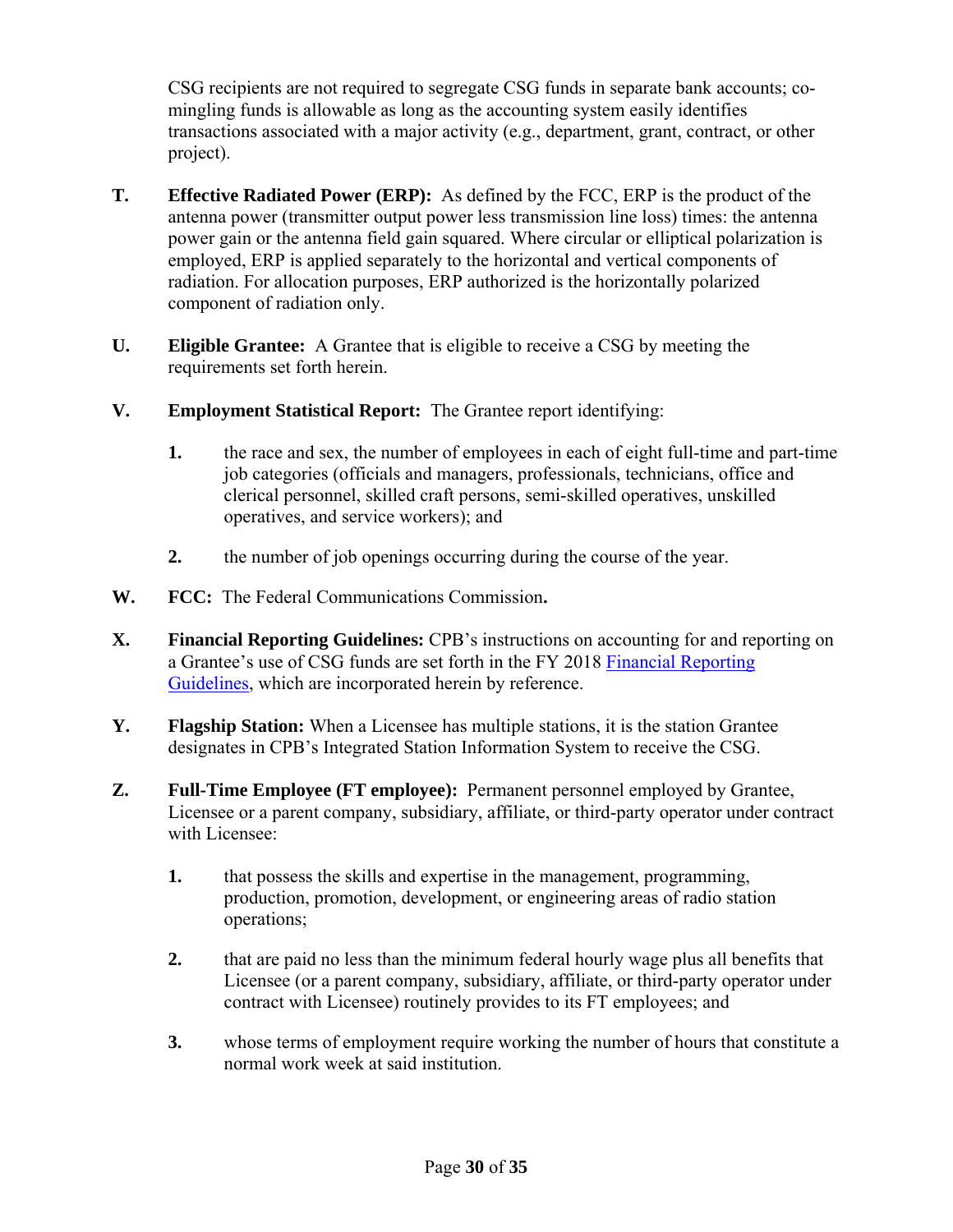- **AA. Full-Time-Equivalent Employees (FTE):** Two or more employees who, collectively, satisfy the criteria for an FT employee. However, an FTE need not receive all benefits that Licensee (or a parent company, subsidiary, affiliate, or third-party operator under contract with Licensee) provides to its FT employees.
- **BB. Grantee:** The FCC station Licensee eligible to receive a CSG.
- **CC. Joint Licensees:** Licensees eligible to receive television and radio CSGs.
- **DD. Licensee:** The entity with a valid, renewable license from the United States Government to operate a full-power, noncommercial, educational radio station.
- **EE. Licensee Official:** The chair of the Licensee's governing board, or a designated senior level representative of the Licensee, who is not a member of the station's management and who has the authority to enter into binding contracts and agreements on behalf of the Licensee.
- **FF. Local Content and Service Report (LCSR):** The annual report that Grantees must submit to CPB in the Station Activity Survey (Section 6) on the content and services they provide to serve local needs, including quantitative and qualitative information about the impact of the local services in their communities.
- **GG. Minority Audience Service Station (MASS):** A radio station that provides significant service to a minority group or groups through diverse programming that serves the needs and interests of minorities. Stations are deemed MASS if they meet at least one of the criteria below.
	- **1.** A measured minority audience composition (cume) greater than 51 percent averaged over the previous three consecutive measured quarters<sup>5</sup>;
	- 2. The station is licensed to a designated Historically Black College or University<sup>6</sup>; or
	- **3.** The station is licensed to:

 $\overline{a}$ 

- **a.** a Native American Tribe<sup>7</sup>;
- **b.** a consortium of Native American Tribes; or
- **c.** an entity<sup>8</sup> controlled by a Native American Tribe, its community of license is within recognized tribal lands, and a substantial portion of its coverage area

<sup>5</sup> In markets where audience measurements (i.e., Nielsen Radio) are not available or based on a total cumulative audience of 5,000 or less, CPB will use the minority composition of the CAP within the station's primary coverage area. Stations with a CAP minority composition greater than 50 percent may be recognized as MASS.

 $6$  As defined by the Higher Education Act of 1965, 20 U.S.C. §1601, et seq., as amended.

<sup>&</sup>lt;sup>7</sup> Native American Tribe means any Native American Indian or Alaska Native tribe, band, pueblo, village, or community within the continental United States that the Secretary of the Interior presently acknowledges to exist as an Indian tribe (25 C.F.R. §83.1).

<sup>&</sup>lt;sup>8</sup> CPB considers an entity controlled by a Native American Tribe if: 1) a majority of the entity's governing body's voting members are enrolled Native American Tribe members and their lands are served by the station, or 2) the majority of the entity's governing body's voting members are appointed by a Native American Tribe.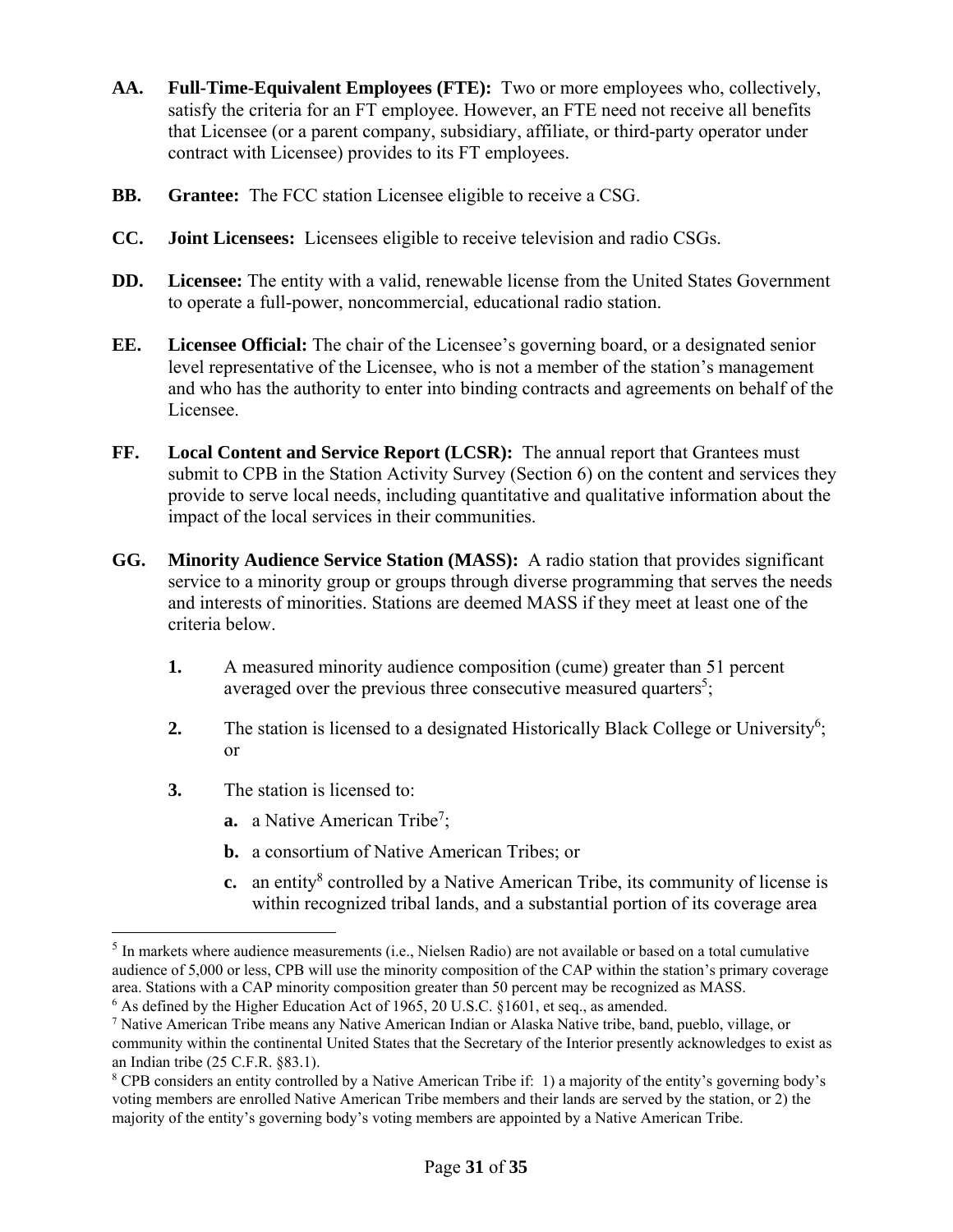includes tribal lands.

- **HH. News Station:** Stations airing news for 75 percent of their broadcast schedule from 6:00 a.m. to 7:00 p.m. Monday – Friday.
- **II. Nonaffiliated Third Party:** Any person, company, partnership, or other party that is not controlled by or acting on behalf of, or at the request of, the Grantee for the purpose of fundraising, underwriting, or development for the station.
- **JJ. Non-Federal Financial Support (NFFS):** The total cash and the fair market value of property and services Grantee received from sources other than the United States or any agency or instrumentality of the United States or any public broadcasting entity, as further defined in 47 U.S.C. § 397(9).

Additional details and definitions of what revenues qualify as NFFS are contained in the FY 2018 Financial Reporting Guidelines, and in the Principles of Accounting.

- **KK. Overlapping stations:** A Licensee that owns more than one public radio station with individual CAPs that overlap by 50 percent or more.
- **LL. Principles of Accounting**: Application of Accounting and Financial Reporting to Public Telecommunications Entities, May 2005 edition.
- **MM. Rural Audience Service Station (RASS):** A station with a CAP density equal to or less than 40 people per square kilometer.
- **NN. Sole Service:** Stations that operate the only primary broadcast service (radio or television, commercial or non-commercial) within a 50-mile radius from the station's transmitter are Sole Service stations. A Licensee operating multiple services (radio/radio, radio/television) serving the same community may qualify as a single Sole Service station.

Translators do not qualify as Sole Service stations because of their secondary status. The presence of a secondary service licensed to another entity shall not preclude an applicant from qualifying for a CSG as a Sole Service provider. Sole Service stations are deemed CSG Level A Grantees.

- **OO. Spending Period:** The period of time within which CSG funds may be expended, which begins October 1, 2018, and ends September 30, 2020.
- **PP. Station Activity Survey (SAS**)**:** The survey that CPB uses to collect information on station operations to enable CPB to advocate the interests of public broadcasting, assist stations and other public broadcasting organizations with planning and evaluation, study and anticipate industry-wide trends, and calculate CSG payments.
- **QQ. Total Station Revenue (TSR):** For stations filing an AFR, the TSR is the total of the following lines in a station's AFR: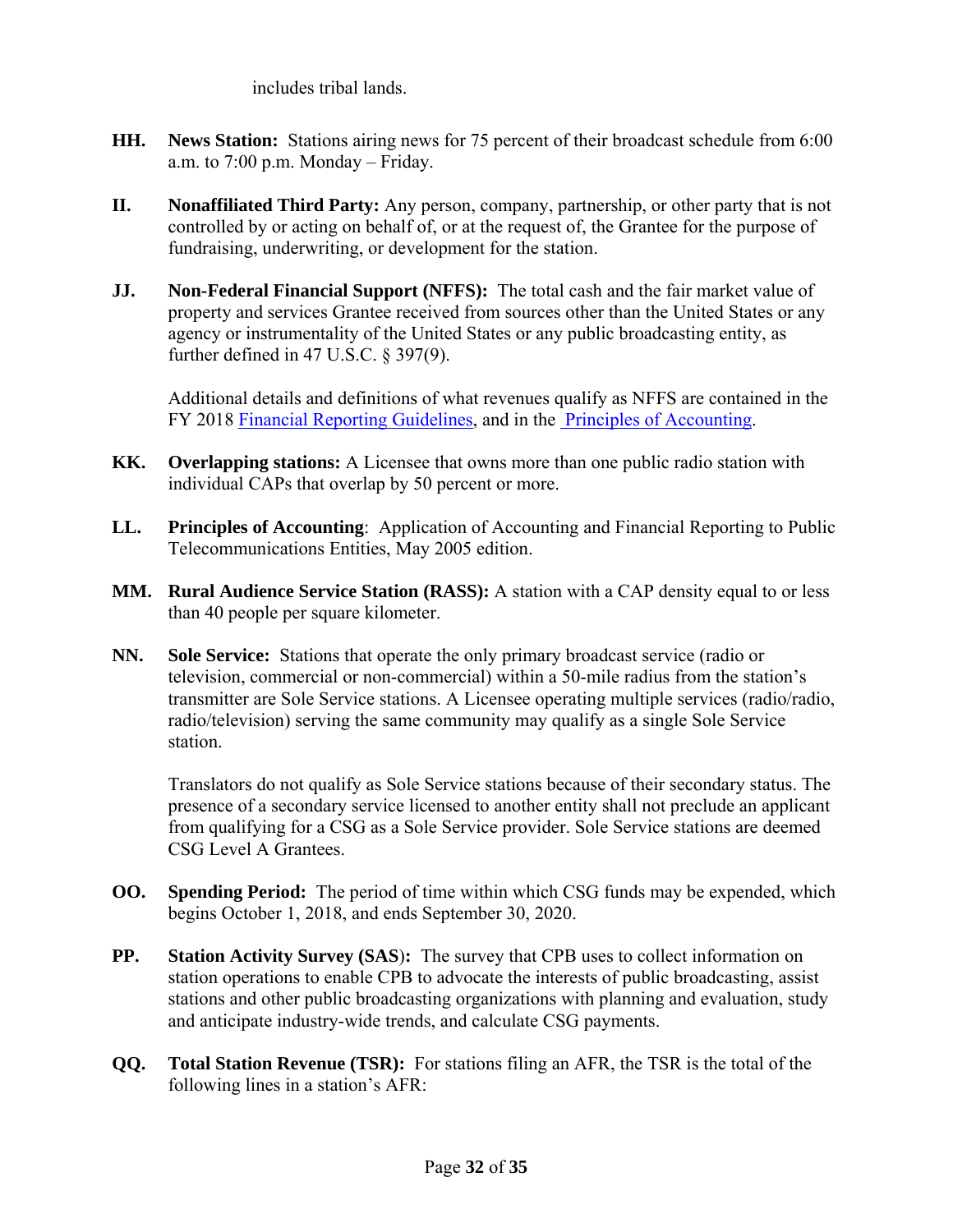- **1.** Schedule A: Line 22 Total Direct Revenue;
- **2.** Schedule B: Tab 3: Line 5 Indirect Administrative Support;
- **3.** Schedule C: Line 6 Total In-Kind Revenue; and
- **4.** Schedule D: Line 8 Total In-Kind Revenue.

For stations filing an FSR, the TSR is the sum reported on Line 17 of Part 1of the station's FSR.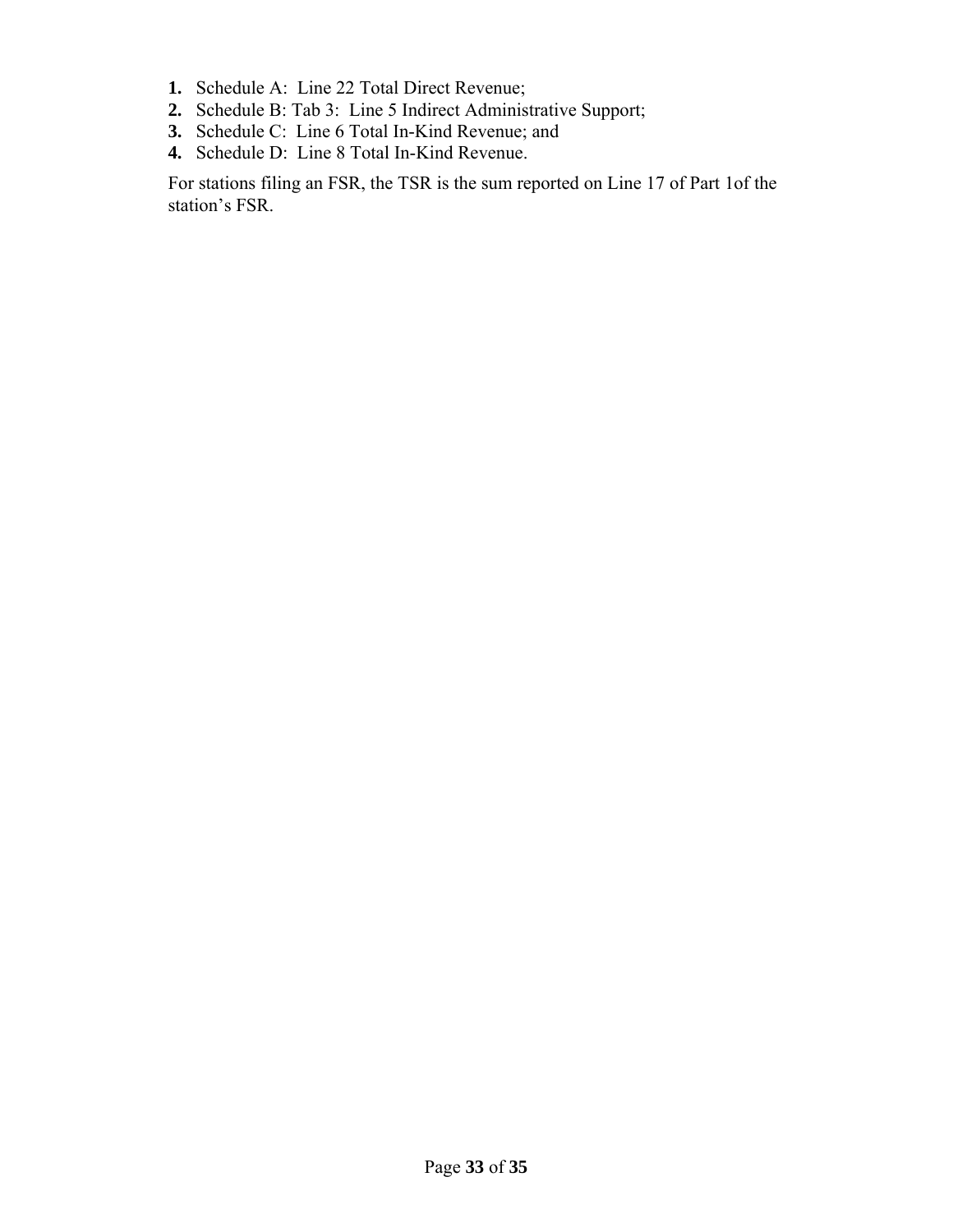## **Exhibit A**

## **CSG-Related Documents**

Below is a list of documents that also govern Grantee's CSG

- 1. CSG Agreement and Certification of Eligibility
- 2. Financial Reporting Guidelines
- 3. Principles of Accounting
- 4. CSG Non-compliance Policy, January 2016

Grantees must annually complete and submit to CPB the Adding or Removing Transmitters  $\&$ Translators Form to update station records.

Grantees that transfer their license to another CSG-qualified station must complete and submit to CPB for its approval, the CPB Consent to Assignment Agreement 2019 form.

If transferring a license to a non-CSG-qualified station, Grantees must complete and submit to CPB for its approval, the Radio Community Service Grant Qualified Licensee Approval form.